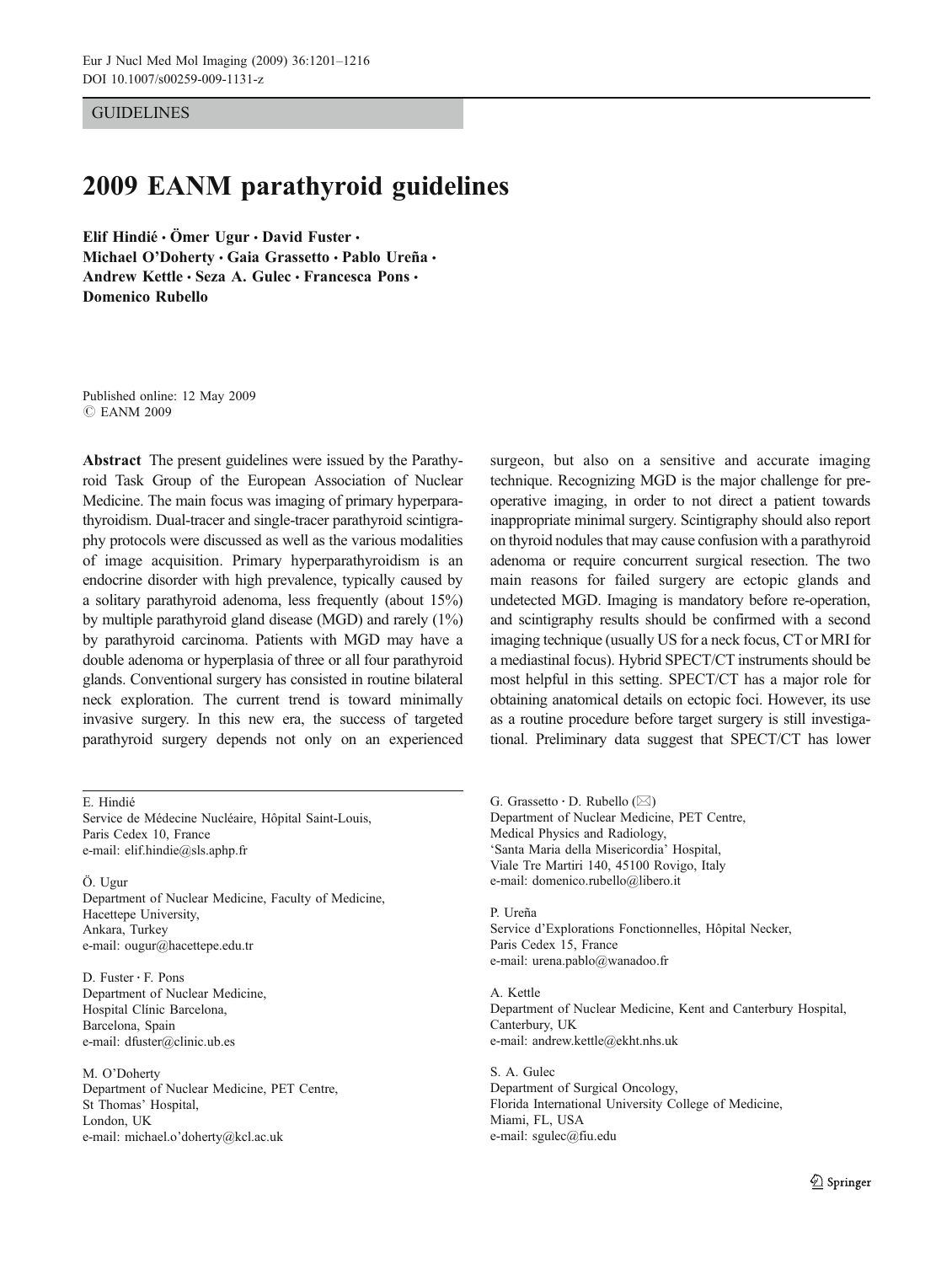sensitivity in the neck area compared to pinhole imaging. Additional radiation to the patient should also be considered. The guidelines also discuss aspects related to radio-guided surgery of hyperparathyroidism and imaging of chronic kidney disease patients with secondary hyperparathyroidism.

Keywords Hyperparathyroidism . Primary

hyperparathyroidism . Secondary hyperparathyroidism . Parathyroid surgery.  $^{99m}$ Tc-sestamibi  $\cdot$  Localization studies. Scintigraphy · Subtraction scanning · Parathyroid adenoma · Parathyroid hyperplasia . Minimally invasive surgery. Gamma probe

# Anatomy, physiology and pathophysiology of parathyroid glands

### Anatomy

Parathyroid glands are derived from the third and fourth pharyngeal pouches and are generally four in number, subdivided into two upper and two lower. Their most probable location is behind the thyroid gland, in particular, the upper parathyroid glands (also called P4) that take origin from the endoderm of the fourth pouch are located behind the superior third of the two thyroid lobes; the lower parathyroid glands (also called P3) that originate from the third pouch are generally located behind the inferior third of the two thyroid lobes. The parathyroid glands are found in the peri-thyroid sheath but outside the thyroid capsule or, rarely so, in the subcapsular site  $[1-5]$  $[1-5]$  $[1-5]$  $[1-5]$ .

It is very important to note that the location of parathyroid glands can vary, especially the site of the lower glands. This is due to the longer pathway and more difficult migration process that the lower glands have to follow after their origin from the third pharyngeal pouch. So they can be intrathyroidal, within the thyrothymic ligament, within the thymus and in the mediastinum, or fail to migrate and remain very high in the neck [[1\]](#page-12-0).

Although there are normally four parathyroid glands, not infrequently, five or more parathyroid glands can be present. These supernumerary and accessory glands derive from the numerous dorsal and ventral wings of the pouches and can be variously located from the cricoid cartilage down into the mediastinum. The most probable location of accessory glands is the thymic region [\[1](#page-12-0), [3\]](#page-13-0).

The normal parathyroid glands vary considerably in shape and size between individuals and within the same individual. Usually they are ovoid or bean-shaped but may be elongated, leaf-like or multilobulated. Their diameter is variable, although it should not be larger than 7 mm, and their individual weight ranges from 20 to 45 mg  $[1, 3]$  $[1, 3]$  $[1, 3]$ . On some occasions lesser than four parathyroid glands can be present, even the complete absence of parathyroid glands is possible as in case of the genetic abnormalities in some genes encoding for transcription factors required for the parathyroid tissue development such as Gcm2 gene, or in DiGeorge syndrome.

Within the parathyroid glands there are two main glandular components: parenchymal cells and fat cells. The proportions of these two kinds of cells vary with age: in young people, there are only a few sparse fat cells, which increase gradually and about the age of 30 years fat cells constitute 10–25% of the glandular volume [[1,](#page-12-0) [3](#page-13-0), [5](#page-13-0)]. After this age the proportion of fat cells remain relatively constant. The parenchymal cells are mainly chief cells, the functional part of the glands. The chief cells, as active endocrine cells that produce the parathyroid hormone (PTH), have slightly eosinophilic cytoplasm and few mitochondria. The other parenchymal cells are oxyphilic cells, which may be able to produce PTH, transitional oxyphilic cells, a variant of oxyphilic cell, and clear cells with unknown function, fundamentally inactive [\[1\]](#page-12-0). Vascular and nervous cells are also present in the parathyroid tissue.

# Physiology

The parathyroid glands produce PTH, which is a key molecule important for maintaining calcium, phosphate and vitamin D homeostasis, and ultimately bone health. PTH is produced by chief cells in the form of pre-pro-PTH (115 amino acids), in a second step it is converted into pro-PTH (90 amino acids) and at the end into PTH; the final form is stored in cytosolic granules that, after suitable stimulus, are secreted in the blood flow [\[1](#page-12-0), [2](#page-13-0), [5](#page-13-0)]. When the final entire molecule (84 amino acids, molecular weight 9500 [\[5](#page-13-0)]) passes through the liver and the kidney it is cut into Nterminal fragment and C-terminal fragment. The full-length  $(1-84)$  molecule and the N-terminal fragment  $(1-34)$ possess most of the biological activity. Biological activity of N-terminal truncated fragments (3–84, 7–84) and of Cterminal fragments is currently the subject of intense investigation. The main function of PTH is to keep the blood calcium level stable: a decrease of blood calcium level, in particular the ionized form, stimulates PTH production and secretion. In fact the parathyroid cell surface is equipped with a cation-sensitive receptor mechanism through which the cytosolic calcium concentration and PTH secretion are regulated  $[1-3]$  $[1-3]$  $[1-3]$  $[1-3]$ .

PTH preserves the calcium, phosphate and vitamin D homeostasis through several main actions: (a) stimulating renal tubular calcium reabsorption, (b) stimulating urinary phosphate excretion through the inhibition of the sodiumphosphate cotransporter NPT2a, (c) stimulating the activity of the  $1\alpha$ -hydroxylases and the synthesis of calcitriol, (d) increasing calcium absorption from the gastrointestinal tract via the stimulation of calcitriol production and (e) stimu-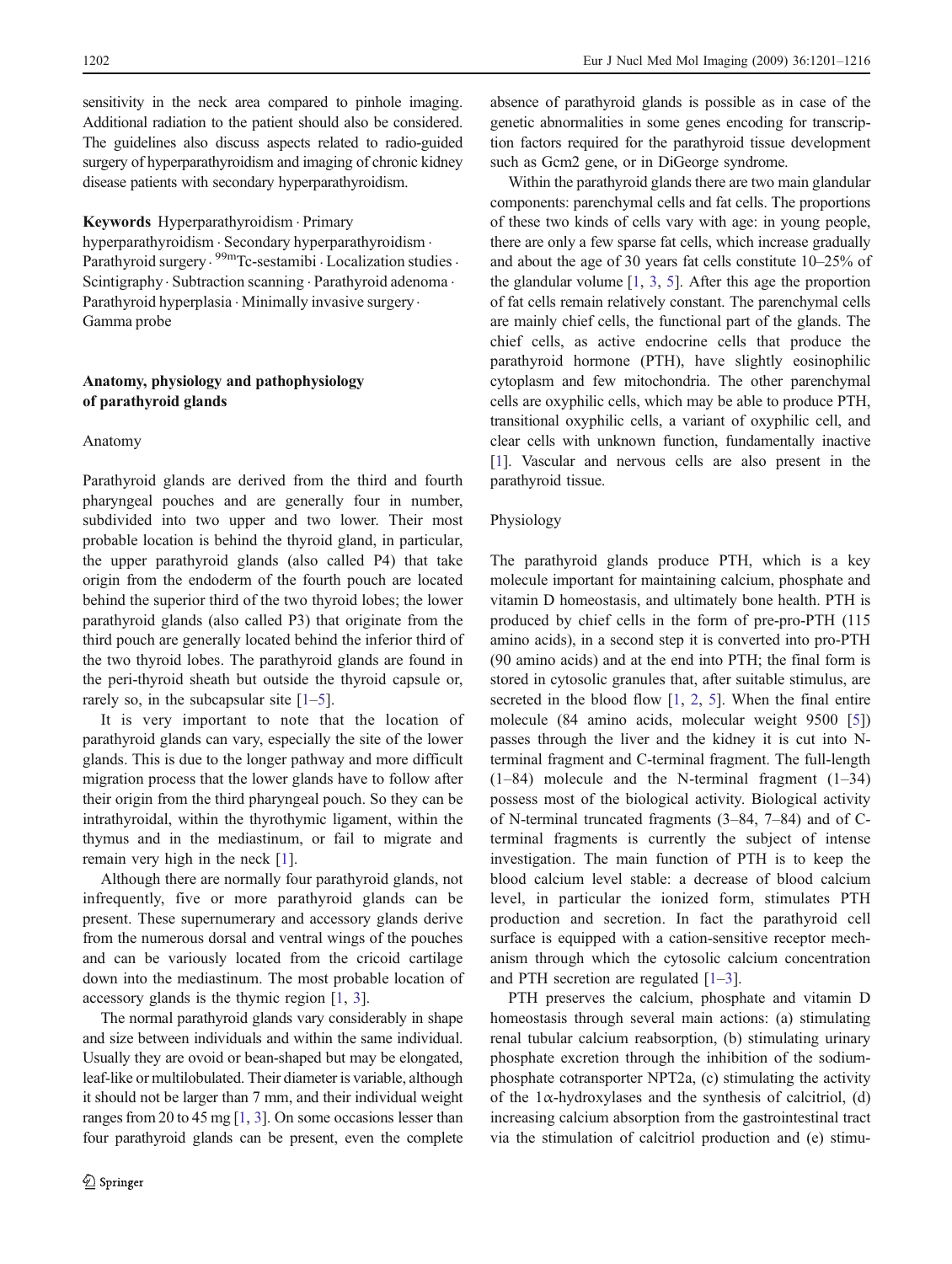lating osteoclastic and osteoblastic activity in the bone (bone remodelling) that results in the release of calcium and phosphate from bone [\[1](#page-12-0), [3](#page-13-0), [5\]](#page-13-0).

The major part of PTH actions on the target organs are mediated by the binding of PTH to a specific PTH type I receptor and the stimulation of cyclic adenosine monophosphate (cAMP), a second messenger that, in the case of primary hyperparathyroidism (PHPT), can be found increased at the urinary level. PTH functions, especially so at the intestinal site, are also mediated by active vitamin D, whose formation is stimulated by PTH at the kidney level, again mediated by cAMP. Moreover, vitamin D increases the skeletal effects of PTH [\[5](#page-13-0)].

### Pathophysiology

Hyperparathyroidism exists in three different forms: primary, secondary and tertiary [[1](#page-12-0)–[3](#page-13-0)].

Primary hyperparathyroidism PHPT is the most frequent pathological condition of the parathyroid glands and one of the most frequent endocrine disorders overall. It is characterized by increased production and secretion of PTH. The consequent biochemical changes are the result of a lack of calcium homeostasis: increased blood and urine calcium levels, decrease in blood phosphate level and increase in urine phosphate level [\[1](#page-12-0)–[3](#page-13-0)]. Clinically, this condition causes nephrocalcinosis, urolithiasis, bone disease, neuropsychiatric disorders (from mild behavioural changes to coma), gastrointestinal disturbances (from mild abdominal pain to acute pancreatitis) and neuromuscular manifestation (weakness, cramps and muscle pain) [[2\]](#page-13-0). It has become unusual for patients to present with florid symptoms since the increased use of laboratory tests encompassing routine chemistry screening. Most new cases of PHPT are indeed diagnosed in a subclinical state [[1](#page-12-0), [3,](#page-13-0) [4,](#page-13-0) [6](#page-13-0)].

PHPT can be due to a hyperplastic or neoplastic disease of parathyroid gland(s), more frequently adenomas, most rarely carcinomas [[1,](#page-12-0) [3](#page-13-0), [7,](#page-13-0) [8](#page-13-0)]. About 85% of PHPT is caused by a solitary adenoma of the parathyroid glands  $[1-3, 7]$  $[1-3, 7]$  $[1-3, 7]$  $[1-3, 7]$  $[1-3, 7]$  $[1-3, 7]$  $[1-3, 7]$ . This is a benign tumour that can vary in weight from less then 100 mg to more than 100 g (there is some correlation between adenoma size and the degree of hypercalcaemia) [\[1](#page-12-0), [3\]](#page-13-0). Microscopically, the adenoma is surrounded by a rim of normal parathyroid tissue outside the capsule. It is formed predominantly of chief cells that are usually enlarged with nuclei larger and more variable in size compared to normal parathyroid tissue [[1\]](#page-12-0). The nuclear pleomorphism is not a sign of malignancy, but it is considered a criterion to differentiate adenoma from hyperplasia. In patients with solitary adenoma, the remaining parathyroid glands are generally smaller than normal glands and show signs of secretory inactivity on

electron microscopy [\[1](#page-12-0)]. In about 5% of cases typical adenomas affect more than one gland, "double adenomas".

Parathyroid hyperplasia causes less than 15% of PHPT [[1](#page-12-0), [3\]](#page-13-0). Chief cell hyperplasia is the most common type and it is characterized by a mixture of chief cells and to a lesser extent oxyphil cells. The cells are arranged in a diffuse pattern or in nodules; sometimes there is a mixture of both patterns. In PHPT hyperplasia affects the glands asymmetrically, to varying degrees, and commonly one or two glands may be of normal size although they show microscopic signs of endocrine hyperfunction [[1\]](#page-12-0).

Carcinoma of parathyroid glands represents less than 1% of cases of PHPT and can arise in any gland, usually in patients between the age of 30 and 60 years and it is generally accompanied by clinical signs of hyperparathyroidism. Unlike an adenoma it is not capsulated, it is larger and appears lobulated, firm and often adherent to the surrounding structures [[1,](#page-12-0) [8\]](#page-13-0).

PHPT can be sporadic or familial. The familial form can affect parathyroid glands exclusively or, more often, be part of a multiple endocrine syndrome (MEN): in particular MEN1, which includes hyperparathyroidism, pituitary tumours and pancreatic neuroendocrine tumours, and MEN2A, characterized by hyperparathyroidism, medullary thyroid cancer and pheochromocytoma. In multiple endocrine syndrome with hyperparathyroidism the disease usually involves more than one parathyroid gland (parathyroid hyperplasia). It is worth noting that in the case of recurrent hyperparathyroidism a MEN syndrome must be suspected.

Secondary hyperparathyroidism Secondary hyperparathyroidism is consequent to a chronic hypocalcaemic condition that can be caused by renal failure, gastrointestinal malabsorption, dietary rickets and ingestion of drugs, like phenytoin, phenobarbital and laxative, which generate a decreased intestinal absorption of calcium. The continuous stimulus to produce and to secrete PTH results in parathyroid gland hyperplasia [[1,](#page-12-0) [3](#page-13-0)]. Secondary hyperparathyroidism is a frequent and serious complication in haemodialysis patients. Because all parathyroid tissue is stimulated, the presence of unsuspected supernumerary glands has major impact in terms of surgical failure.

Tertiary hyperparathyroidism Tertiary hyperparathyroidism is a condition where parathyroid hyperplasia, secondary to chronic hypocalcaemia, becomes autonomous with development of hypercalcaemia. This condition generally does not regress after the correction of the underlying cause that generated chronic hypocalcaemia. Usually, in tertiary hyperparathyroidism, we find asymmetrical parathyroid gland hyperplasia [\[1](#page-12-0), [3\]](#page-13-0). Tertiary hyperparathyroidism is also used to designate hyperparathyroidism that persists or develops after renal transplantation.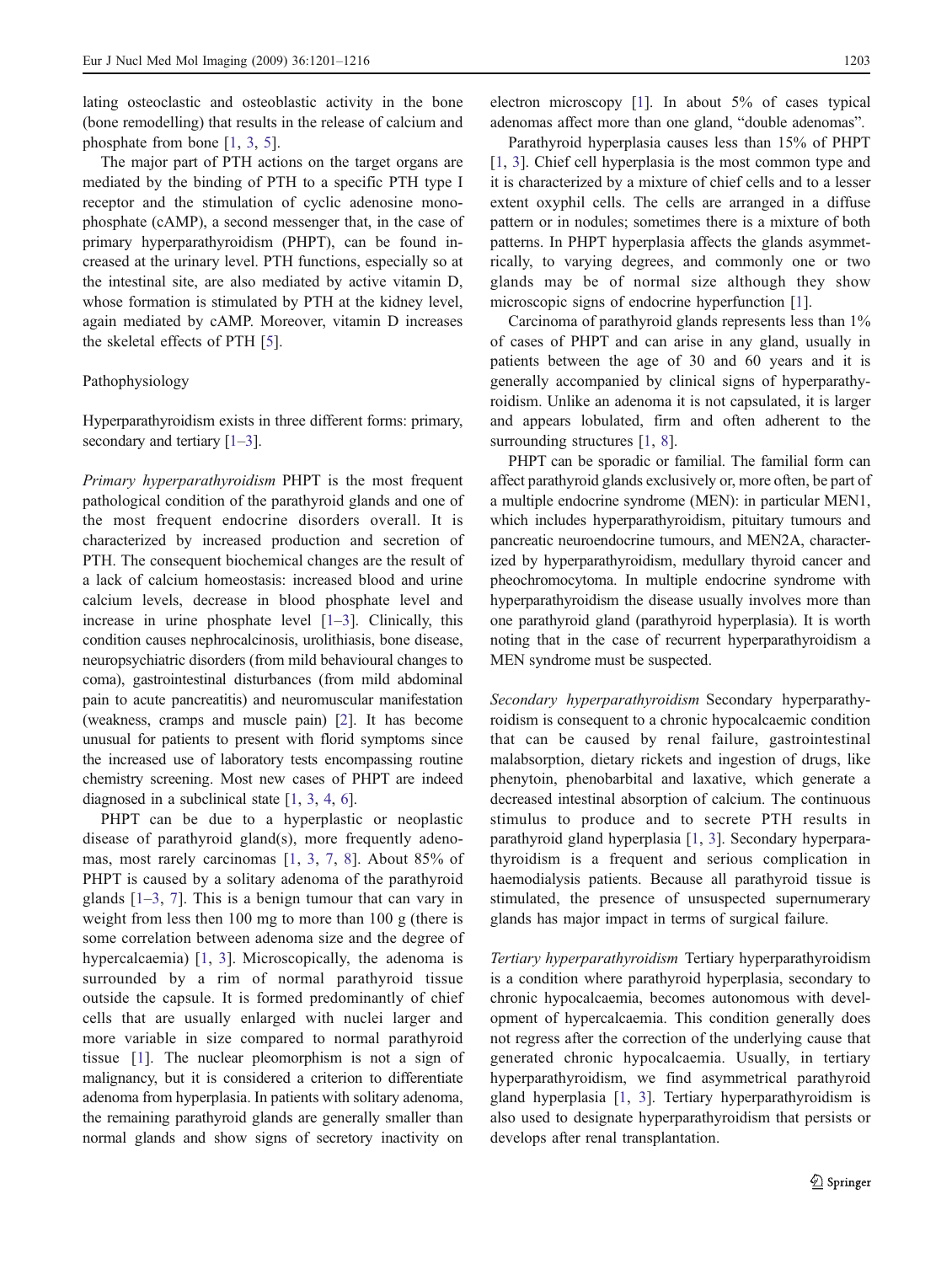# Complementary methods to parathyroid scintigraphy

Parathyroid glands can be imaged with multiple modalities, including scintigraphy, high-resolution (7.0–10.0 MHz) ultrasonography (US), thin-section CT and MRI [\[9](#page-13-0)]. US and parathyroid scintigraphy with methoxyisobutylisonitrile (sestamibi) [\[59](#page-14-0)] are the dominant imaging techniques used in the setting of PHPT. CT and MRI are generally useful additional imaging modalities in the case of ectopic mediastinal parathyroid adenomas since they provide detailed anatomical localization of ectopic mediastinal lesions for surgical planning. Evaluation of patients with combined modalities is gaining clinical importance. Correlative metabolic imaging with anatomical methods such as SPECT/CT and PET/CT and combined interpretation has a great impact on diagnosis in oncology. Combined interpretation of scintigraphy and US, or scintigraphy and CT, can improve the diagnostic interpretation of parathyroid scintigraphy and clinical decision making.

### Ultrasonography

Although US is an advantageous modality as a nonradiation emitting, and widely available technique, it has some limitations mainly due to its highly operatordependent nature and high subjectivity in interpretation being a real-time imaging modality. Parathyroid adenoma usually present on US as a homogeneous well-demarcated mass, hypoechoic in contrast to the hyperechoic thyroid tissue. Enlarged inferior parathyroid adenomas are usually found immediately adjacent to the inferior pole of the thyroid lobes. They could also be located in the thyrothymic ligament or in the upper cervical portion of the thymus. Enlarged superior parathyroid adenomas are usually found adjacent to the posterior aspect of the thyroid lobe and tend to migrate posteriorly and in a downward direction.

Several studies have shown a lower sensitivity and accuracy of US compared with scintigraphy for showing parathyroid neoplasms. However, when US is used together with scintigraphy findings, it can provide vital information for the diagnosis of parathyroid diseases [\[10](#page-13-0)–[12\]](#page-13-0). The pitfalls of US in which it has lower success rates include intrathyroidal parathyroid lesions, deeply located lesions, ectopic and especially mediastinal parathyroid lesions, where it has no practical use [\[13\]](#page-13-0). US is often used in combination with other imaging procedures for the pre-operative localization of parathyroid adenomas, before unilateral neck exploration. In particular, combination of US with thyroid scintigraphy is useful to differentiate enlarged parathyroid glands from thyroid nodules, in geographic areas where the prevalence of nodular goitre is high. US-guided aspiration biopsy is also suggested for the

differential diagnosis of intrathyroidal parathyroid adenoma from a thyroid nodule [\[14\]](#page-13-0). Combined interpretation of scintigraphy and US by the same physician can be superior to separate interpretation. Combined interpretation of morphological US imaging with scintigraphy in the same session is especially useful to confirm the presence of a scintigraphy-positive solitary parathyroid adenoma and exclusion of thyroid nodule.

### SPECT/CT

Despite CT being a more successful imaging modality than US for retrotracheal, retro-oesophageal and mediastinal adenomas, its lesion detection sensitivity is very low for ectopic lesions located in the lower neck at the level of the shoulders and lesions close to or within the thyroid gland. To increase sensitivity and accuracy, digital fusion imaging of separate CT and SPECT devices could not provide the desired impact. After the development and marketing of SPECT/CT systems, combining a dual-head gamma camera with an integrated X-ray transmission system mounted on the same gantry, a new era began in diagnostic nuclear medicine. More recently, SPECT/CT systems combining state-of-the-art multidetector CT and state-of-the-art gamma cameras are being produced and guidelines for image acquisition, interpretation and reporting have been published [[15\]](#page-13-0). Subsequently, studies exploring the role of SPECT/CT in parathyroid and other clinical applications were published. These studies are mainly investigating whether the information obtained by SPECT/CT is more accurate than SPECT or CT alone [[16](#page-13-0), [17](#page-13-0)]. Use of integrated SPECT/CT with a high spatial resolution, spiral CT used for anatomical localization, improves accuracy and reporter confidence in clinical practice [[18\]](#page-13-0). Interestingly enough, these studies did not demonstrate a clear superiority or clinical impact of SPECT/CT over SPECT when the end-point is success of surgery [\[19](#page-13-0)]. On the other hand, for major ectopic lesions and distorted neck anatomy SPECT/CT is more informative by giving the exact anatomical localization of the lesion [\[20\]](#page-13-0).

# Parathyroid imaging agents: biodistribution and dosimetry

### Introduction

Parathyroid imaging has involved a number of different radiotracers that were used in many different ways. The major imaging methods have used  $^{201}$ Tl,  $^{99m}$ Tc-sestamibi or 99mTc-tetrofosmin for parathyroid localization, 99mTcpertechnetate and 123I for thyroid scan, and in the parathyroid PET field  $^{11}$ C-methionine or  $^{18}$ F-fluorodeoxyglucose.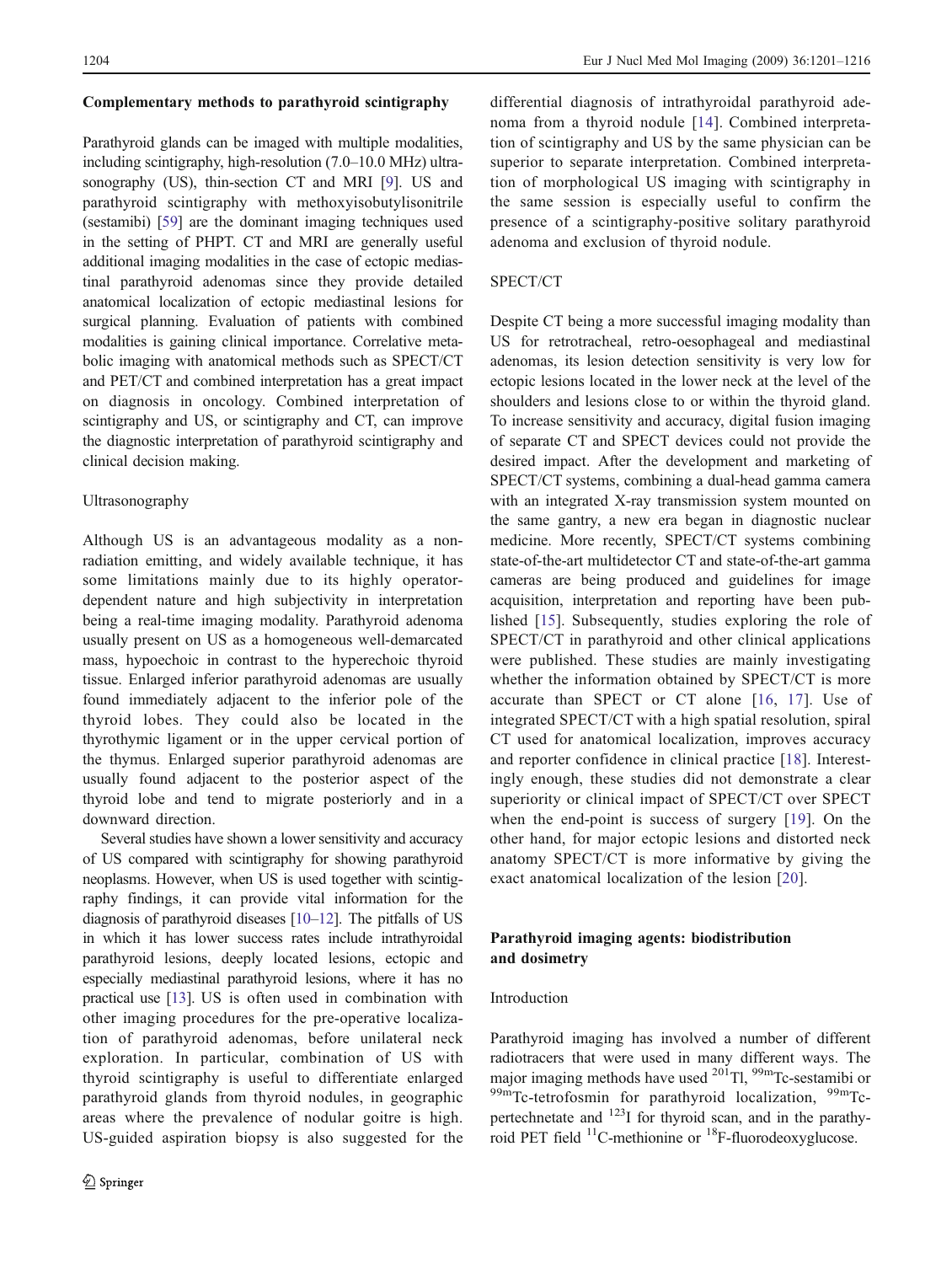<sup>201</sup>Thallous chloride was the first agent used to successfully image parathyroid glands in the 1980s [[21](#page-13-0)]. Previous attempts to image with  $^{75}$ Se-selenomethionine were not clinically reliable. <sup>99m</sup>Tc-sestamibi imaging was first described for parathyroid localization involving the subtraction technique using  $123$ I to outline the thyroid [\[22](#page-13-0)].  $123$ I has the advantage of being a compound that is both trapped and organified by the thyroid and it is stable within the thyroid for a long period, thus providing images of good quality [[23\]](#page-13-0). However, it is expensive and normally requires a delay of some hours between administration and imaging, with a lengthening of the entire procedure. The biodistribution of sestamibi within the thyroid and parathyroid was demonstrated by O'Doherty et al. [\[23](#page-13-0)]. This paper demonstrated that sestamibi was distributed into the thyroid and the parathyroid tissues like thallium. The uptake of sestamibi per gram of parathyroid tissue was lower than for thallium, but the ratio between the parathyroid and thyroid tissue was higher. The kinetics of sestamibi were also different in the two tissues such that the uptake of sestamibi remained constant (possibly due to mitochondrial binding or reduced PgP expression) whereas there was washout from the thyroid. This feature is the mainstay of the dual-phase technique (see dedicated section).

<sup>99m</sup>Tc-tetrofosmin has also been investigated for imaging parathyroid tissue since it is a similar class of radiopharmaceutical as <sup>99m</sup>Tc-sestamibi. The kinetic data are different from those of sestamibi in that the uptake in the thyroid and parathyroid do not demonstrate differential washout [[24\]](#page-13-0).

Positron emission tomography (PET) tracers have met variable success. 18-fluoro-2-deoxy-D-glucose (FDG) has been found useful by some authors for the identification of parathyroid adenomas [[25](#page-13-0)–[27\]](#page-13-0), although others have not had this success.  ${}^{11}C$ -methionine seems promising although there is still limited experience. Nevertheless, it is useful when there are problems in identification of a parathyroid site with conventional scintigraphy [\[28](#page-13-0)–[30](#page-13-0)].

| <b>Table 1</b> Dosimetry |
|--------------------------|
|                          |

Biodistribution and dosimetry

The biodistribution and dosimetry have been evaluated predominantly within the framework of studies where these radiotracers were used for other disease processes. Thallium, sestamibi and tetrofosmin are all cardiac imaging agents. In the neck they are taken up by salivary tissue as well as the thyroid and parathyroid glands. In the chest the heart is clearly visualized but the mediastinum should be clear of focal uptake with only a low-grade blood pool depending on the imaging time. For the PET tracers, FDG has low-grade uptake in the mediastinum as a result of blood pool and can have low-grade focal uptake in lymph nodes of benign cause. The uptake in the neck may be complicated by the normal variants that are seen, e.g. brown fat, benign thyroid uptake, uptake in the salivary glands, etc. Methionine has low-grade uptake in the thyroid and in salivary tissue; there also is lowgrade uptake in the mediastinum, predominantly blood pool.

The dosimetry for each of the tracers is shown in Table 1. It should be noted that the effective dose estimates for women could be 20–30% higher than in men [[31\]](#page-13-0).

Parathyroid paediatric procedures are rare. Administered activity can be adapted with the help of the "EANM Paediatric Dosage Card" [[32\]](#page-13-0).

# Double-tracer parathyroid scintigraphy "subtraction scanning"

## Introduction

The peculiarity of double-tracer parathyroid scintigraphy derived from the fact that a specific tracer for parathyroid tissue does not exist. In fact, the tracers utilized in routine parathyroid nuclear medicine imaging, like  $^{201}$ Tl-chloride, but above all <sup>99m</sup>Tc-sestamibi, and also <sup>99m</sup>Tc-tetrofosmin, are myocardial perfusion tracers and are taken up not only by the hyperfunctioning parathyroid glands but also by

| Radiopharmaceutical                 | Effective dose<br>(mSv/MBq) | Typical administered activity<br>(MBq) | Effective dose<br>(mSv) | Dosimetry reference   |
|-------------------------------------|-----------------------------|----------------------------------------|-------------------------|-----------------------|
| $123$ I-iodide (thyroid uptake 35%) | $2.2 \times 10^{-1}$        | $10 - 20$                              | $2.2 - 4.4$             | ICRP 80               |
| 99mTc-pertechnetate                 | $1.3 \times 10^{-2}$        | $75 - 150$                             | $1.0 - 2.0$             | ICRP 80               |
| 99mTc-sestamibi                     | $9.0 \times 10^{-3}$        | $200 - 740$                            | $1.8 - 6.7$             | ICRP 80               |
| 99mTc-tetrofosmin                   | $7.6 \times 10^{-3}$        | $200 - 740$                            | $1.5 - 5.6$             | ICRP 80               |
| <sup>201</sup> Tl-chloride          | $1.7 \times 10^{-1}$        | 80                                     | 13.6                    | Addendum 4 to ICRP 53 |
| ${}^{11}$ C-methionine              | $7.4 \times 10^{-3}$        | $400 - 800$                            | $3 - 5.9$               | Addendum 5 to ICRP 53 |
| $^{18}$ F-FDG                       | $1.9 \times 10^{-2}$        | 400                                    | 7.6                     | ICRP 80               |

In the UK The Administration of Radioactive Substances Advisory Committee, ARSAC, have at the request of practioners increased the diagnostic reference level to 900 MBq for 99mTc-sestamibi.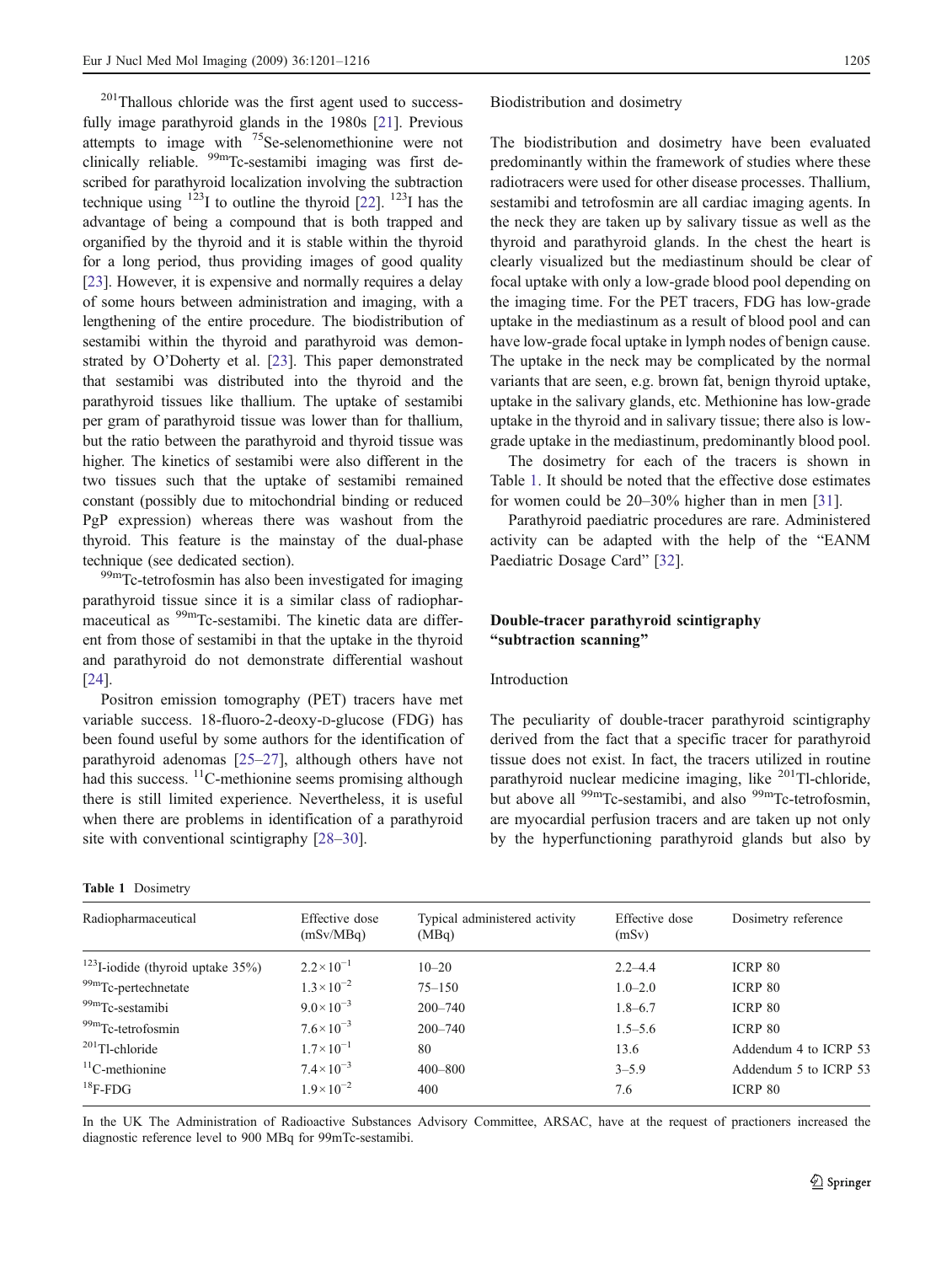thyroid tissue. Hence, the necessity of comparison with a second tracer, which is taken up by the thyroid gland only, such as  $^{99m}$ Tc-pertechnetate  $(^{99m}$ TcO<sub>4</sub><sup>-</sup>) or <sup>123</sup>I. The distributions of the two tracers can be visually compared and, afterwards, the thyroid scan can be digitally subtracted from the parathyroid scan to remove the thyroid activity and enhance the visualization of parathyroid tissue.

A double-tracer protocol involving sestamibi was first described by Coakley and colleagues, who used sequential acquisition of  $\frac{99m}{L}$ c-sestamibi and  $\frac{123}{L}$  followed by image realignment and image subtraction [\[22](#page-13-0), [23\]](#page-13-0). Prospective evaluation confirmed superiority of this method over the thallium-technetium subtraction scan [\[33](#page-13-0)], the first subtraction technique introduced by Ferlin and co-workers in the 1980s [[21\]](#page-13-0). Lower sensitivity of  $^{201}$ Tl, together with higher radiation dose compared to <sup>99m</sup>Tc-sestamibi, made its use for parathyroid scanning substantially obsolete.

99mTc-tetrofosmin is an alternative to sestamibi for parathyroid subtraction scanning. Absence of differential washout in the thyroid and parathyroid has not allowed its use as a single agent for double-phase study (see dedicated section in the text). However, because only early imaging is required with subtraction imaging, <sup>99m</sup>Tc-tetrofosmin can be an appropriate tracer [[24\]](#page-13-0).

There are two thyroid tracers that can be combined with sestamibi (and also with  $99m$ Tc-tetrofosmin even if the experience is smaller), either  $^{123}$ I or  $^{99m}$ Tc-pertechnetate. They can be used in many different ways [\[34](#page-13-0)]. As general rule, we can say that  $123$ I requires at least 2 h for adequate uptake by the thyroid and is more expensive than  $\rm{^{99m}Tc}$ pertechnetate. The cost can be optimized if the nuclear medicine department has a routine use of  $^{123}$ I for thyroid scans or if multiple parathyroid scans are done the same day (37 MBq  $^{123}$ I cost approximately 125 euros in Europe and allow imaging for three patients). However,  $^{123}$ I has a selective advantage: images of  $\frac{99 \text{m}}{2}$ Tc-sestamibi and of  $\frac{123 \text{m}}{2}$ can be recorded simultaneously [\[35,](#page-13-0) [36](#page-13-0)]. This is a substantial gain in gamma camera imaging time. Moreover, because both images are acquired simultaneously, there is no necessity for image realignment and there are no motion artefacts on the subtraction image.

# Applications

Subtraction scanning has been applied successfully in many clinical situations in patients with hyperparathyroidism:

- 1. To detect recurrent or persistent disease both in PHPT and secondary hyperparathyroidism [[37\]](#page-13-0).
- 2. To improve results of initial surgery in PHPT [\[38](#page-13-0)]. There is still debate, however, regarding the routine use of localization studies in the case of conventional parathyroidectomy.
- 3. To select patients with PHPT for unilateral surgery or focused surgery, instead of the conventional bilateral neck exploration [\[39](#page-13-0)]. Many authors (but not all) have reported high sensitivity of subtraction imaging in detecting patients with multiple parathyroid gland disease (MGD) [[39](#page-13-0)–[42](#page-14-0)]. Depicting hyperplasia or double adenoma is essential to avoid directing the patient toward inappropriate focused surgery. Among recommendations to improve detection of MGD is to avoid over-subtraction. Progressive visually controlled subtraction should leave an activity in the thyroid area that is similar to the background of adjacent neck tissues. Over-subtraction that generates a "hole" in the thyroid area can easily delete (remove) a second focus of lesser activity than the main one [[42\]](#page-14-0). The single-tracer sestamibi imaging technique is reported to have lower sensitivity in detecting MGD, whether it by planar, SPECT or SPECT/CT techniques [\[16,](#page-13-0) [19,](#page-13-0) [43,](#page-14-0) [44\]](#page-14-0). The sensitivity of ultrasound for MGD is also low [\[45](#page-14-0)].
- 4. The use of sestamibi scanning before initial surgery of secondary hyperparathyroidism is controversial. High sensitivity was reported by some teams using subtraction scanning [[46](#page-14-0)–[49\]](#page-14-0).

# Patient preparation

The investigation should be done in the absence of iodine saturation. Radiological studies with iodine-containing contrast media should be avoided during 4–6 weeks prior to the subtraction parathyroid imaging. When subtraction scintigraphy is to be performed in a patient on thyroid hormone replacement, this treatment should be withheld for 2-3 weeks before the investigation. Alternatively, one can use single-tracer sestamibi washout techniques. Treatment with methimazole or propylthiouracil should be stopped for 1 week. Vitamin D therapy might reduce sestamibi uptake, although this point has not been fully investigated.

When imaging secondary hyperparathyroidism, drugs used to refrain parathyroid hyperfunction should also be temporarily withheld. Active vitamin D therapy should be withheld for at least 1 week, and at least 4 weeks if supplementation with native vitamin D. Calcimimetics should be interrupted for at least 2 weeks before the parathyroid imaging.

### Radiopharmaceuticals

The average activity of  $99m$ Tc-2-methoxyisobutylisonitrile (sestamibi) is 600 MBq (500–700 MBq) injected intravenously.

<sup>99m</sup>Tc-1,2-bis [bis (2-ethoxyethyl) phosphino] ethane (tetrofosmin) can also be used in place of sestamibi, but only for subtraction imaging.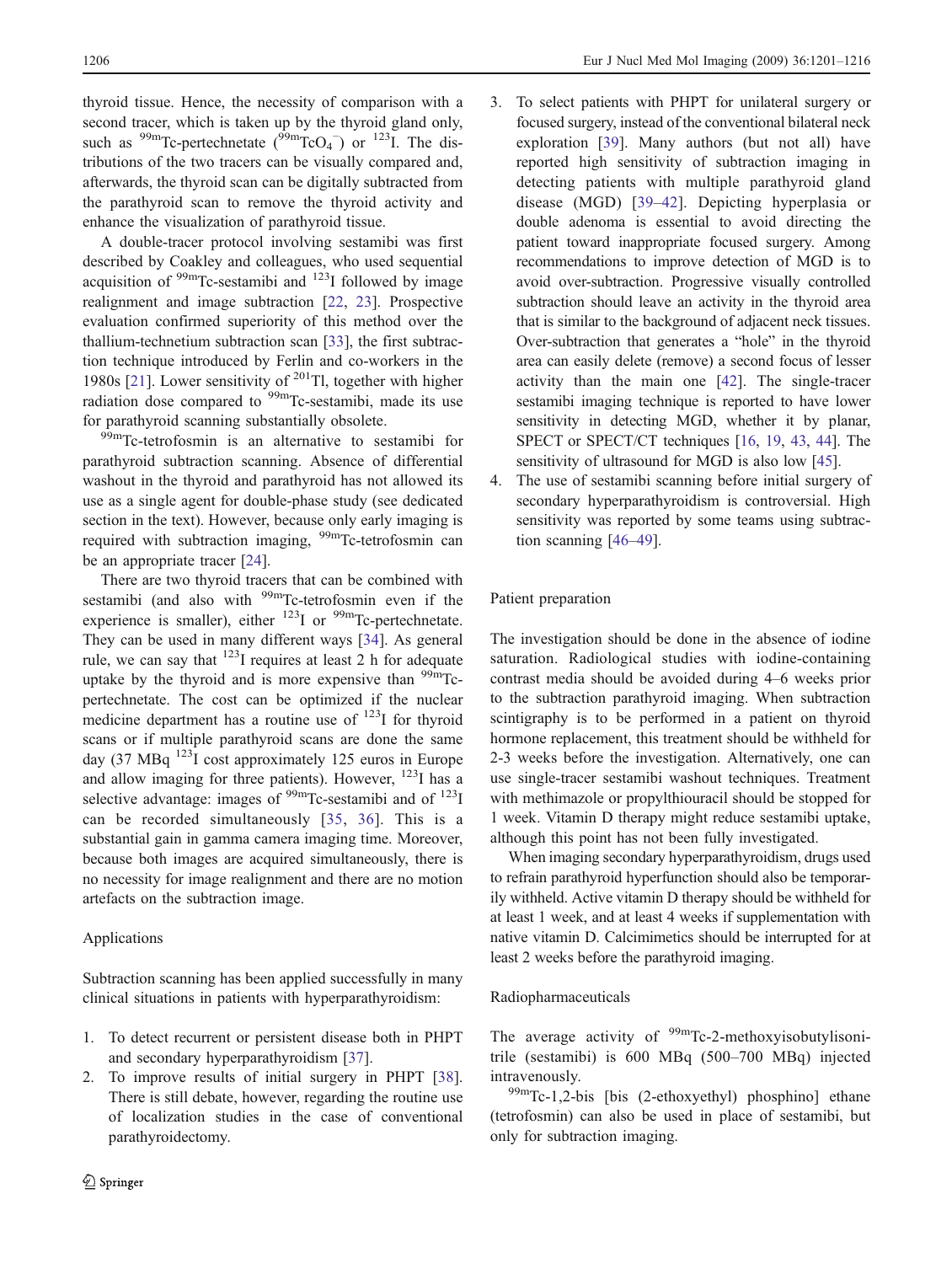$123$ I (as sodium iodide) can be administered intravenously or orally. The average activity is 12 MBq (10–20 MBq).

The activity of <sup>99m</sup>Tc-pertechnetate that is used depends on the protocol: about 60-100 MBq are used if the protocol starts by thyroid imaging, and 150 MBq are given if thyroid imaging is done at the end of the procedure (after  $\frac{99 \text{m}}{2}$ Tcsestamibi imaging).

Procedure for simultaneous dual-tracer <sup>99m</sup>Tc-sestamibi and  $^{123}$ I scanning (planar)

 $123$ I is given. Two hours later, the patient is placed under the gamma camera and <sup>99m</sup>Tc-sestamibi is injected. Images are acquired simultaneously using appropriate windows without energy overlap. Symmetric windows with 10% total width are one option (140 keV $\pm$ 5% and 159 keV $\pm$ 5%). Hindié et al. used a 14% energy window centred over the 140-keV photopeak of  $99m$ Tc and an asymmetric window of 14% for  $^{123}$ I (159 keV  $-4\%$ ; +10%). This procedure increases count rates, while keeping cross-talk between isotopes to less than 5%, which does not require correction [[36\]](#page-13-0).

Imaging can start 3–5 min after <sup>99m</sup>Tc-sestamibi injection with a broad field of view of the neck and mediastinum extending from the submandibular salivary glands to the upper part of the myocardium to ensure detection of ectopic glands [[50\]](#page-14-0). Digital data are acquired in a  $256 \times 256$  matrix using a low-energy, high-resolution, parallel hole collimator (5 min).

Then a magnified image of the thyroid/parathyroid bed area is obtained using a pinhole collimator (10–15 min). The pinhole increases count efficiency and allows better resolution [[51\]](#page-14-0). It can thus differentiate between two adjacent parathyroid lesions.

Image processing An image analysis computer program is used to subtract a progressively increasing percentage of the  $123$ I image from the  $99m$ Tc-sestamibi image. Progressive subtraction is controlled visually and is considered optimal when residual <sup>99m</sup>Tc-sestamibi activity in the thyroid area becomes similar to that in the neighbouring neck tissues [[42\]](#page-14-0). At this time, any focus (or foci) of increased  $99m$ Tcsestamibi uptake is (are) suspicious of abnormal parathyroid gland(s). Delayed images (2 h post-injection) are not useful and do not add to the sensitivity of the subtraction protocol.

Additional views Additional image acquisition can be useful in the following situations:

When the anterior view images show a single focus suggesting an inferior parathyroid adenoma, an additional view is useful to determine whether this is a true inferior adenoma (close to the thyroid) or a superior

parathyroid gland adenoma that has moved caudally and lies in the tracheo-oesophageal groove or even behind the oesophagus. This information can be obtained using either a lateral pinhole view with the detector tilted caudally to avoid the shoulder [[42\]](#page-14-0), or with an anterior oblique view or by SPECT acquisition [[52\]](#page-14-0).

When ectopic uptake is seen (mediastinal or submandibular), an additional SPECT acquisition is useful. It is also useful as we said above for deeply seated cervical para-oesophageal or retro-oesophageal locations [[52\]](#page-14-0). Based on the location of the suspected focus, SPECT acquisition can be run as dual-isotope or as single-isotope  $(99 \text{m})$ Tc-sestamibi). Optimal anatomical information can be obtained with SPECT/CT [[19\]](#page-13-0).

Procedure for double-tracer <sup>99m</sup>Tc-pertechnetate and 99mTc-sestamibi with successive acquisition

A subtraction scan based on sequential image acquisition of these two tracers can be carried out in many different ways [\[41](#page-14-0), [53,](#page-14-0) [54\]](#page-14-0):

- 1.  $\frac{99 \text{m}}{\text{TCO}_4}$   $\frac{99 \text{m}}{\text{TC}}$ -sestamibi: the patient is injected i.v. with 185 MBq  $\mathrm{^{99m}TcO_4}^-$  and after 20 min the thyroid image is acquired. At the end, keeping the patient in the same position, 300 MBq of  $99<sup>cm</sup>$ Tc-sestamibi are administrated i.v. and a 20-min dynamic acquisition is performed. This protocol has good sensitivity and specificity, but it has a drawback: high count rates from the thyroid gland do not allow, after the subtraction, identification of a small parathyroid hyperfunctioning gland located behind the thyroid [[3,](#page-13-0) [55\]](#page-14-0).
- 2.  $\frac{99 \text{m}}{\text{TcO}_4}$  / $\frac{99 \text{m}}{\text{C}}$  -sestamibi modified by Geatti and co-workers [\[54\]](#page-14-0): they reduced the  $\frac{99 \text{m}}{\text{TCO}_4}$  activity and increased the <sup>99m</sup>Tc-sestamibi dose: 20 min after injection of 40–60 MBq of  $99m$ Tc-pertechnetate, a 10-min pinhole (or parallel hole collimator) image of the neck is obtained. Then, without moving the patient, 600 MBq of 99mTc-sestamibi are injected. Five minutes after injection, a pinhole image of the neck is recorded for 15 min (or a 20/35-min dynamic acquisition).
- 3.  $99mTcO<sub>4</sub>$  + potassium perchlorate  $(KClO<sub>4</sub>^-)/^{99m}Tc$ sestamibi: this is a variant of the technique described above and it was suggested by Rubello and colleagues. This procedure consists in administering orally 400 mg potassium perchlorate immediately before starting acquisition of the thyroid scan, with the aim of inducing rapid  $\frac{99 \text{m}}{\text{TcO}_4}$  washout from the thyroid and reducing its interference on the  $\frac{99 \text{m}}{2}$ Tc-sestamibi image [[53\]](#page-14-0). In this protocol 150–200 MBq of  $\frac{99 \text{m}}{\text{C}}\text{CO}_4$  and 550– 600 MBq of sestamibi are injected.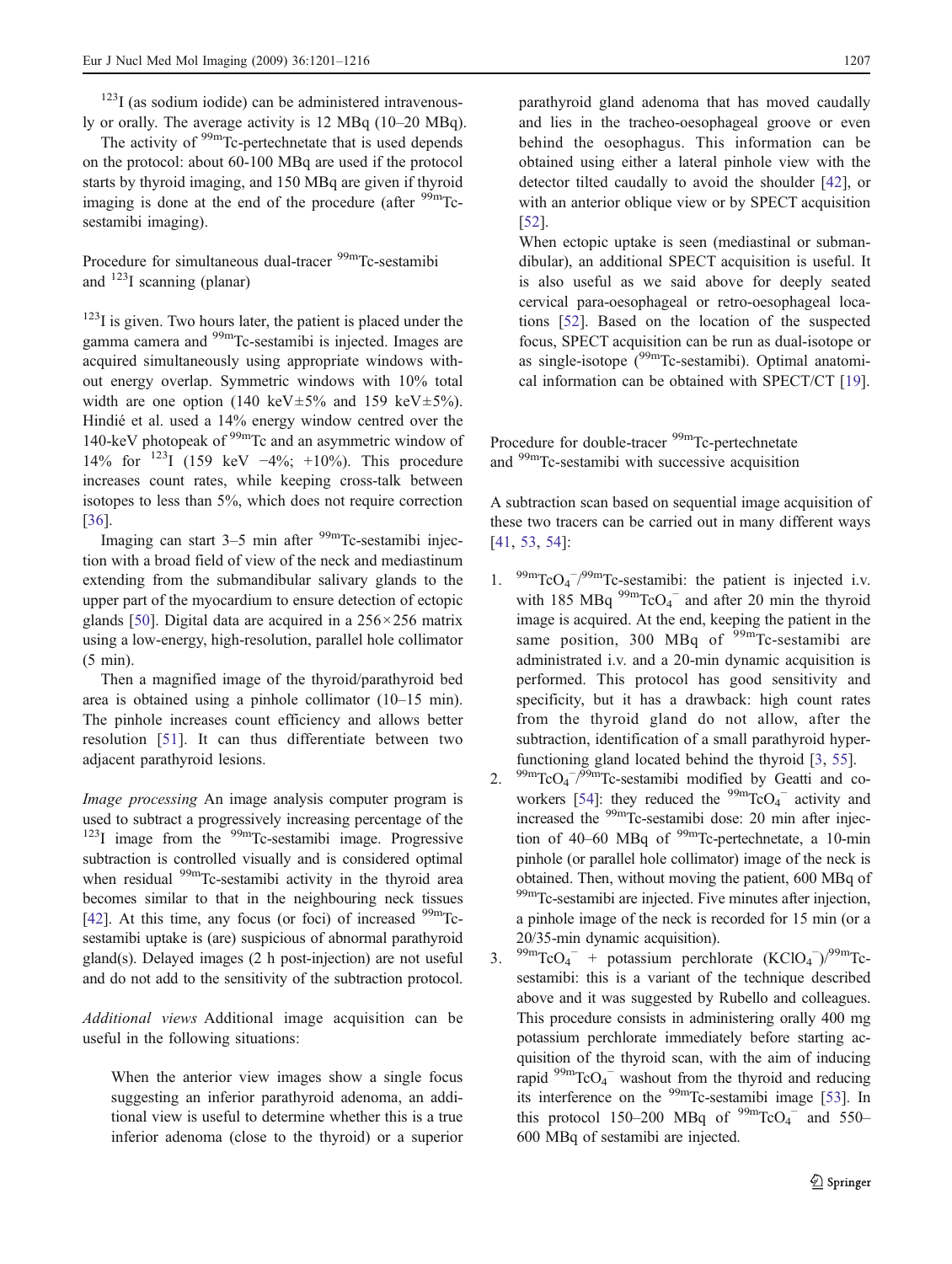If imaging starts with a pinhole view over the thyroid, it is advised to leave a small safety margin above and below the visualized thyroid gland in order not to miss a parathyroid tumour slightly outside the thyroid bed area. A matrix size of  $128 \times 128$  is adequate. A large field of view image with parallel hole collimator is always necessary to detect aberrant parathyroids and should include the submandibular salivary glands and the upper part of the myocardium. For this planar image is recommended a matrix size of  $128 \times 128$  or  $256 \times 256$  and a suitable zoom.

Image processing for all the previously methods described Computer subtraction of the pinhole (or parallel hole collimator) <sup>99m</sup>Tc-pertechnetate image from the pinhole (or parallel hole collimator) <sup>99m</sup>Tc-sestamibi image is performed. Realignment of images is sometimes needed to correct for patient motion between the two sets of images (an insert intravenous cannula is useful to avoid motion during sestamibi injection). Progressive incremental subtraction with real-time display is a good way to choose the optimal level of subtraction (following subtraction, residual activity in the thyroid area should not be lower than in surrounding neck tissues).

# Interpretation criteria for subtraction scanning

The sets of images corresponding to each isotope are inspected visually and compared. Focal areas that persist following subtraction are suspicious of parathyroid tumours, as well as any focal uptake outside the usual area of physiological distribution of sestamibi.

In this new era of focused operations, the success of parathyroid surgery requires optimal interpretation of images. The thyroid scan can be very helpful in differentiating a thyroid nodule from a parathyroid tumour. Precise anatomical description is also important. With enlargement and increased density, superior parathyroid adenomas can become pendulous and descend posteriorly. A lateral view (or oblique view, or SPECT) should indicate whether the adenoma is close to the thyroid or deeper in the neck (tracheo-oesophageal groove or retrooesophageal). This information is useful to the surgeon, because the visualization through the small incision is restricted. Moreover, the surgeon may choose a lateral approach to excise this gland instead of an anterior approach. For the same reason, and in particular distinguishing sestamibi-avid thyroid nodules from parathyroid adenoma positioned near to the thyroid tissue, an ultrasound may be also very useful (see the specific section in the text). To reach a high sensitivity in detecting MGD with subtraction techniques, the degree of subtraction should be monitored carefully. Over-

subtraction can easily delete additional foci and provide a wrong image suggestive of a single adenoma.

# Report

Besides information related to suspicious parathyroid tumours (number and location) and the presence or absence of thyroid abnormalities, the report should include the kind of radiopharmaceuticals used and their respective activity, the timing and the modality of image acquisition. Planar images must be labelled to show the type of projection and the region imaged. SPECT should include reconstruction images in the three axes.

# Double-tracer subtraction scintigraphy SPECT

Favourable results with <sup>99m</sup>Tc-sestamibi planar and SPECT in PHPT have been reported by Rubello et al. especially regarding parathyroid adenomas located deep in the neck or in ectopic sites.

Simultaneous acquisition of <sup>99m</sup>Tc-sestamibi and <sup>123</sup>I should be possible using pinhole SPECT. However, at present, most modern cameras are not supplied with an approved algorithm for reconstruction of pinhole SPECT data.

Subtraction scintigraphy based on simultaneous acquisition of  $99m$ Tc-sestamibi and  $123$ I SPECT data using a parallel hole collimator has been reported successfully by Neumann and colleagues, but has not gained wide use in clinical practice [[49\]](#page-14-0). Based on a recent report [\[56](#page-14-0)], dualtracer 99mTc-sestamibi and 123I subtraction SPECT has disappointingly low sensitivity (71%) and specificity (48%), despite the use of a large  $99m$ Tc-sestamibi activity (average 1,200 MBq). The use of SPECT/CT improved specificity, but unfortunately could not improve sensitivity [\[56](#page-14-0)]. The role of dual-tracer SPECT/CT should be investigated in recurrent hyperparathyroidism as it allows correlation with morphological information, but clearly, low sensitivity in the thyroid bed area compared to pinhole subtraction imaging precludes its routine use before first operation.

# Dual-phase or washout parathyroid scintigraphy both with planar and SPECT acquisition

# Introduction

Dual-phase parathyroid scintigraphy exploits the different washout timing that some radiotracers show in thyroid and parathyroid tissues: to find parathyroid hyperfunctioning tissue, washout timing of radiotracer from the parathyroid must be slower than from thyroid tissue.

This kind of parathyroid scintigraphy is a simplification of double-tracer scan and it was introduced for the first time by Taillefer and colleagues [\[43](#page-14-0)].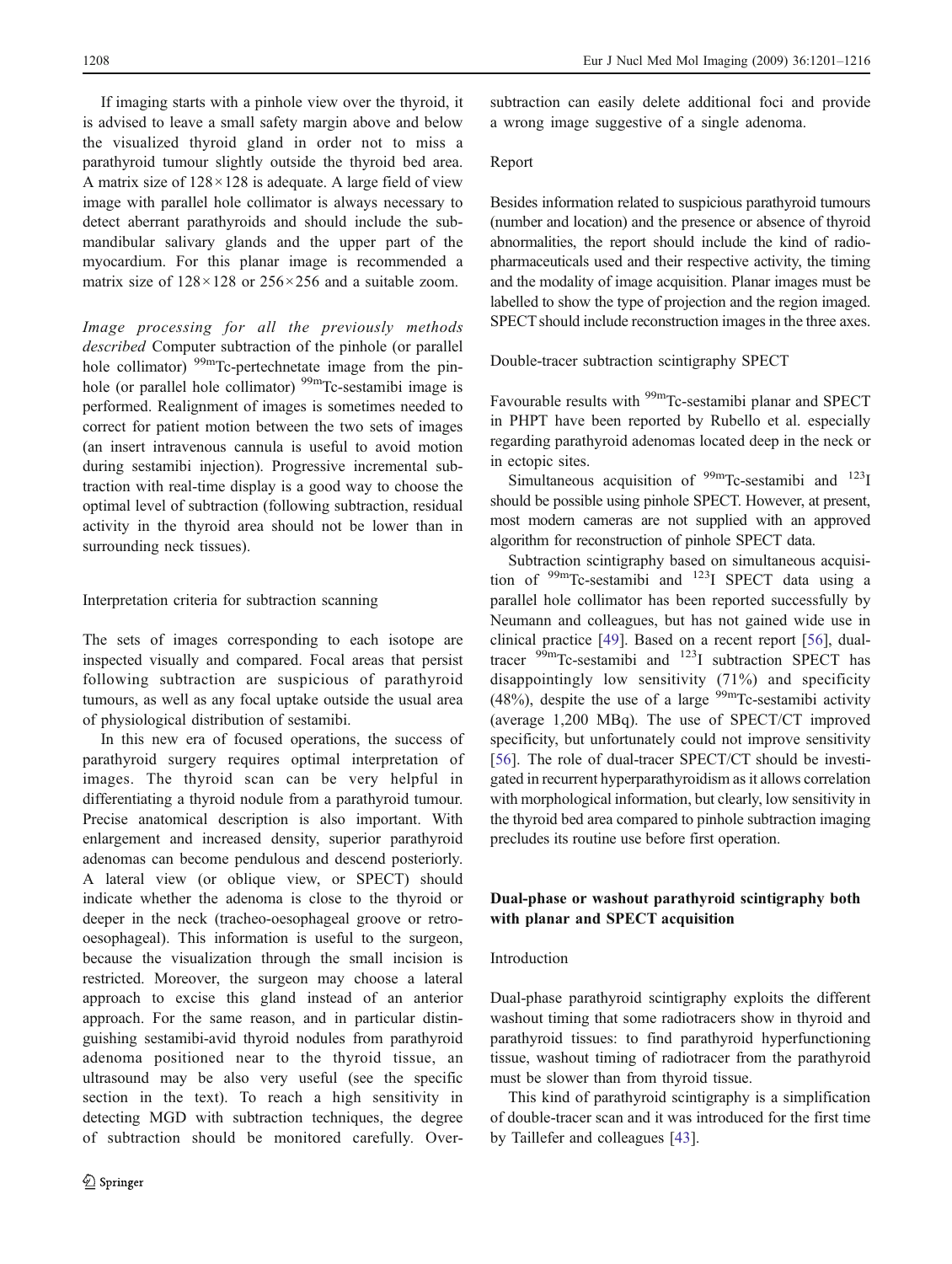### Applications

Dual-phase parathyroid scintigraphy is useful in patients with primary and secondary hyperparathyroidism who could benefit from parathyroid surgery [[57\]](#page-14-0). It is used:

- 1. To localize hyperfunctioning parathyroid gland(s) before first surgery [\[44](#page-14-0), [58\]](#page-14-0)
- 2. To detect recurrent or persistent disease both in case of primary and secondary hyperparathyroidism

#### Patient preparation

No special preparation is necessary.

### Radiopharmaceuticals

For dual-phase parathyroid scintigraphy <sup>99m</sup>Tc-sestamibi is the agent of choice, recommended dose is 600–900 MBq (16–24 mCi) injected intravenously. Sestamibi is taken up in both normal thyroid tissue and in hyperfunctioning parathyroid glands but washout from normal thyroid tissue is faster.

99mTc-tetrofosmin has a slower washout at the thyroid level [[2,](#page-13-0) [24\]](#page-13-0); an effective differential washout does not exist [[2\]](#page-13-0). Based on evidence in the literature, we can say that the use of tetrofosmin for dual-phase scintigraphy is not advised, and sestamibi is the tracer of choice. The case is different for double-tracer subtraction scintigraphy [[24\]](#page-13-0) where the two radiopharmaceuticals are interchangeable (see the double-tracer parathyroid scintigraphy section).

In some patients, especially in the case of nodular thyroid disease, after the dual-phase scan a thyroid scan with  $^{99m}$ TcO<sub>4</sub><sup>-</sup> may be helpful to differentiate between thyroid nodules and pathological parathyroid tissue; in fact, a thyroid nodule can take up sestamibi like hyperfunctioning parathyroid. This "hybrid technique" is recommended above all in endemic goitre areas. Before deciding to carry out the thyroid scan it is necessary to be sure that the patient is in absence of iodine saturation and is not receiving thyroid hormones, methimazole or propylthiouracil therapy.

It is worth noting that, anyhow, dual-phase scintigraphy with the subsequent association of thyroid scan is less sensitive and specific than double-tracer parathyroid scintigraphy.

### Image acquisition

Various acquisition protocols have been reported to perform dual-phase parathyroid scintigraphy in order to improve the image quality and accuracy of the technique.

For this purpose, SPECT, SPECT/CT and pinhole SPECT have been used and have the ability to more

precisely locate the sites of the hyperfunctioning parathyroid than simple planar imaging and allow the detection of smaller lesions.

*Planar images* Digital data should be acquired in a  $128 \times$ 128 or larger matrix using a low-energy, high-resolution, parallel hole collimator (pinhole or converging collimators such as cone beam may increase count efficiency). A single-head gamma camera can be used for planar images which must include anterior views of the neck and the upper thorax in all cases (oblique views are optional). The patient must be in the supine position with arms down. Early (10–15 min post-injection) and delayed (1.5–2.5 h post-injection) high count images (at least 600 s/per image) are obtained. Further delayed images (4 h post-injection) can be obtained if thyroid washout is poor.

SPECT SPECT imaging has been shown to offer increased sensitivity and provide a more precise localization of abnormal parathyroid glands with a better anatomical demarcation of ectopic lesions [[60](#page-14-0)–[62](#page-14-0)]. SPECT study should be acquired immediately following early planar acquisitions (to avoid false-negative results due to parathyroid adenomas with rapid washout) [\[61](#page-14-0)] with the patient in the same position, using a matrix of  $128 \times 128$  for 120 projections every 3° (360° rotation) and with an imaging time of 15–25 s/per projection and suitable zoom factor.

SPECT/CT SPECT/CT provides fused images of functional and anatomical modalities which considerably improve the interpretation of findings of individual procedures [\[16](#page-13-0), [17](#page-13-0), [63\]](#page-14-0). This innovation might improve the relatively poor results obtained in the detection of multiglandular hyperplastic disease, but further data are needed to establish its role in the field.

Pinhole SPECT The use of a pinhole collimator instead of a parallel hole collimator improves the sensitivity of planar scintigraphy, especially for small or not very active parathyroid adenomas [[64](#page-14-0), [65](#page-14-0)]. Pinhole SPECT study should be acquired immediately following early planar acquisitions with the patient in the same position with 32 projections over 180° with a circular orbit. The acquisition time per step may be set to 40 s. The main characteristics of the pinhole collimator are a 3-mm aperture and an inner focal length of 205 mm. The pinhole collimator should be tilted to  $15.7 \pm 5.8^\circ$ , ensuring that the thyroid is always in the field of view.

No special processing for planar images is needed.

For SPECT processing transaxial tomograms are reconstructed by filtered back-projection using a low pass filter without attenuation correction. Attenuation correction can be useful when using SPECT/CT.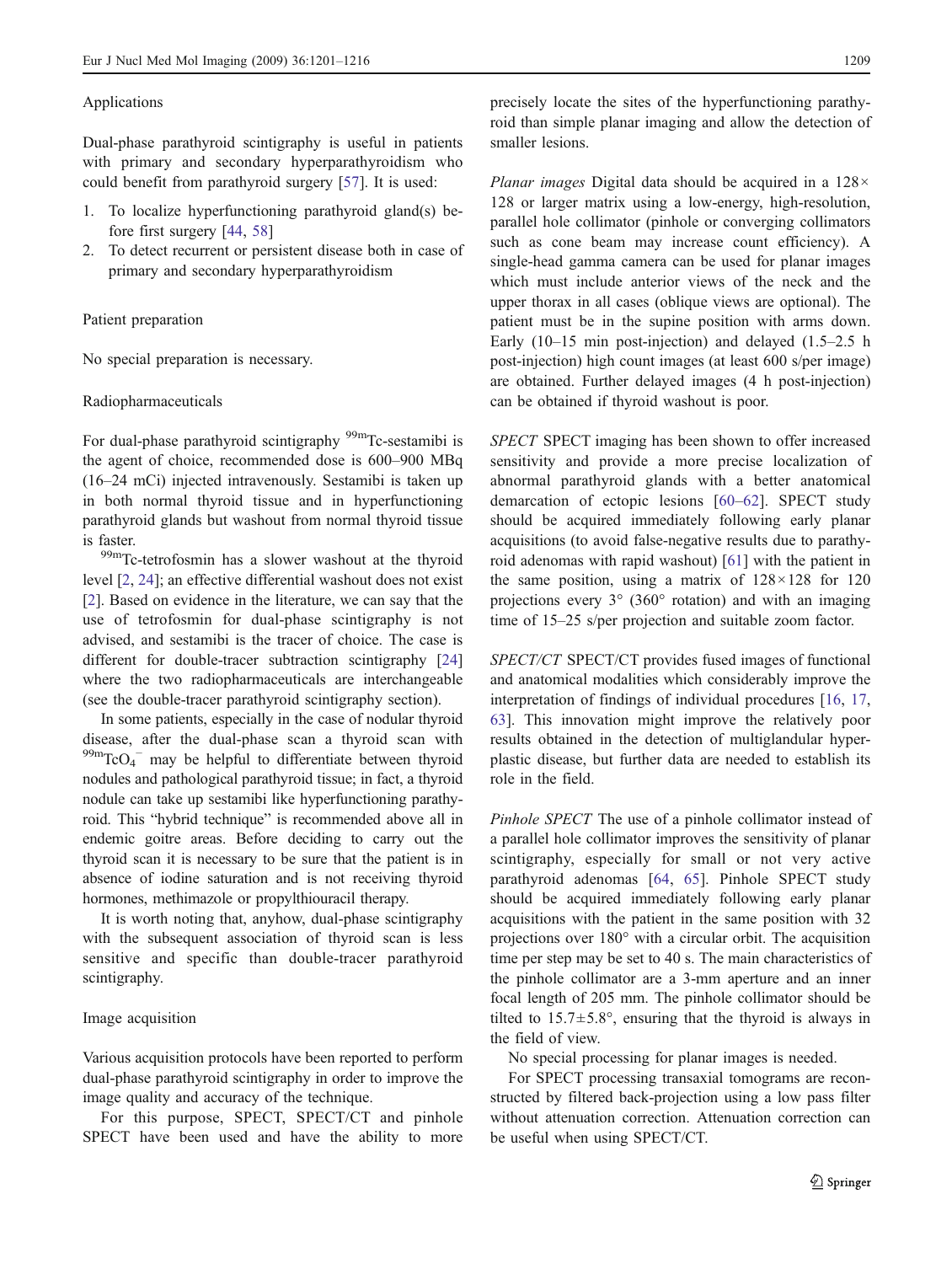Considering pinhole SPECT, most modern cameras are not supplied with an approved algorithm for reconstruction of pinhole SPECT data.

#### Interpretation criteria

The two sets of planar images (early and delayed) are inspected visually. Focal areas of increased uptake, which show either a relative progressive increase over time or a fixed uptake which persisted on delayed imaging, must be considered pathological hyperfunctioning parathyroid glands.

SPECT or SPECT/CT images give information about the correct position of the hyperfunctioning gland, especially if deep in the neck or ectopic. The use of volume rendering of parathyroid SPECT images might be helpful for visualization. Cine view of projections can reveal a parathyroid lesion hidden by the thyroid gland or other structures.

### Report

The report should include timing of acquisition of images. Planar images must be labelled to show the type of projection and the region imaged. SPECT should include reconstruction images in the three axes (coronal, sagittal and transaxial).

### Radio-guided surgery of hyperparathyroidism

## Introduction

Minimally invasive parathyroidectomy is a surgical technique to perform parathyroidectomy through a shorter incision (length less than 2–3 cm) which became popular after successful pre-operative imaging, particularly sestamibi scintigraphy and US [\[66](#page-14-0)]. The success of minimally invasive parathyroidectomy can be improved with the use of an intraoperative gamma probe which facilitates the surgical exploration and provides a line of sight for the surgeon.

#### Background and definitions

There have been significant changes in the management of PHPT in the last decade. Current widely accepted surgical methods for parathyroid surgery are bilateral neck exploration, unilateral neck exploration, limited dissection under local anaesthesia, endoscopic (video-assisted) parathyroidectomy and minimally invasive surgery [\[67\]](#page-14-0). Bilateral neck exploration, which was first described in 1925, has remained the standard surgical treatment method for many years [[68](#page-14-0)]. Success with this approach, measured by return to normal calcium levels, depends primarily on the experience and

judgment of the surgeon in recognizing the difference between enlarged and normal sized glands. Although bilateral neck exploration without prior imaging is accepted as a successful surgical approach in the NIH 1991 consensus report [\[69](#page-14-0)], failure rates exceeding 10% have also been reported [[70](#page-14-0)]. Ectopic parathyroid tumours and unrecognized multiglandular parathyroid disease are major causes of surgical failure. Re-operation is always a more risky and technically difficult procedure due to fibrosis and deformed normal anatomy. Considering the low sensitivity of previously available diagnostic imaging modalities and the argument that in expert hands the cure rate of standard four gland parathyroid exploration parathyroidectomy is over 95%, the NIH consensus statement on the treatment of PHPT in 1990 stated that "pre-operative localization in patients without prior neck surgery was rarely indicated and not proven to be cost effective". The approach to parathyroid surgery dramatically changed after the use of sestamibi for pre-operative imaging of PHPT. After the original report of Coakley, many investigators reported the successful localization of abnormal parathyroid glands in patients with PHPT [[22,](#page-13-0) [71\]](#page-14-0). With the introduction of sestamibi parathyroid scintigraphy and the identification of parathyroid adenoma location, the time of focused exploration or minimally invasive parathyroidectomy began. Radio-guided minimally invasive surgery for hyperparathyroidism using a gamma probe facilitates the surgical exploration and several papers were published about its usefulness after the initial reports [\[72](#page-14-0)]. Alternative arguments have also been reported in the following years arguing that radio guidance was unnecessary [\[73,](#page-15-0) [74](#page-15-0)]. The costeffectiveness of the image-guided minimally invasive approach and the expense of the imaging with the equipment required has been questioned. However, the potential savings from decreased operating time and hospital stay were found to be comparable and in favour of the minimally invasive approach in many analyses [[75,](#page-15-0) [76](#page-15-0)]. A survey of the members of the International Association of Endocrine Surgeons indicated that minimally invasive parathyroidectomy based on sestamibi scintigraphy has been adopted by 59% of surgeons [[77](#page-15-0)]. The most popular surgical technique (92%) is the focused approach with a small incision, followed by a video-assisted technique (22%) and a true endoscopic technique with gas insufflations (12%). Techniques used to ensure completeness of resection include intra-operative PTH measurements (68%) and gamma probe (14%).

### Gamma detecting intra-operative probe

The gamma detecting intra-operative probe is a hand-held radiation detector device which gives both auditory signals and digital counts to guide the surgeon to dissect the radioactive target tissue. From a technical point of view, some aspects of the physical characteristics of the probes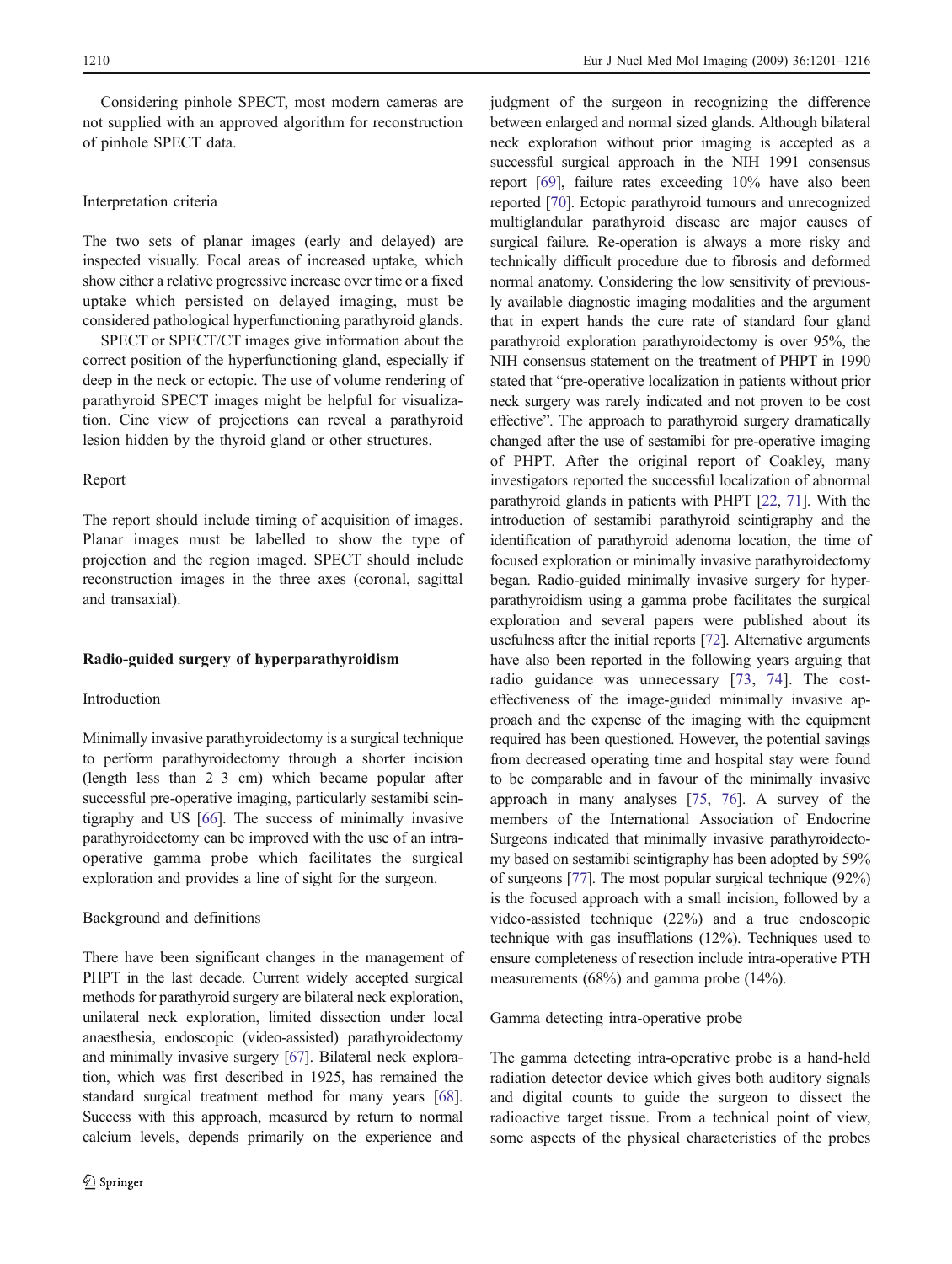used for the radio-guided parathyroidectomy need to be pointed out: (a) for the purpose of minimally invasive surgery it is obviously recommended to use the smallest sized probe, that is the 11 mm diameter; (b) other probes such as the 14–15 mm diameters can be useful in cases of only a mild uptake of sestamibi in parathyroid adenoma in which a higher sensitivity is advisable. As regards commercially available probes, scintillation probes seem to provide better sensitivity in comparison with the semiconductor probes, but the latter have higher spatial resolution. Despite these considerations, no significant differences between the two types of probes have been reported in clinical practice. Instead, a very important point for the purpose of a parathyroid radio-guided surgery is that a well "collimated" probe is mandatory, mainly because the background activity (i.e. thyroid gland) is significantly higher in parathyroid surgery in respect to other types of radio-guided surgery than in axillary sentinel node biopsy.

Indications Radio-guided minimally invasive parathyroidectomy is recommended in patients in whom sestamibi scintigraphy suggests a high probability of a solitary parathyroid adenoma with a significant uptake, no concomitant thyroid nodules showing sestamibi uptake, no history of familial hyperparathyroidism or MEN and no history of previous neck irradiation [\[4](#page-13-0)]. Radio-guided parathyroidectomy is also indicated in re-operation for persistent or recurrent hyperparathyroidism and ectopic adenomas. In patients with multinodular goitre dual-phase sestamibi scintigraphy combined with US examination or doubletracer subtraction protocols is recommended before planning the surgery to demonstrate sestamibi-avid thyroid nodules [\[78](#page-15-0)]. As the gamma probe is much more sensitive than a gamma camera, gamma probe-guided surgery may also be used in patients undergoing bilateral neck exploration with a negative pre-operative scintigraphy because it decreases operation time and gives more guarantee about the pathological parathyroid tissue removal [[10\]](#page-13-0).

Advantages Advantages of the gamma probe-guided surgery of hyperparathyroidism are:

- 1. An easier surgical approach and shorter operation time since the gamma probe guides the surgeon to the pathologic tissue
- 2. Verification of the correct excision of the pathological tissue and success of surgery since the gamma probe measures counts of the removed specimen ex vivo

Timing of surgery after sestamibi injection The success of radio-guided surgery is dependent on the differential kinetics of sestamibi in thyroid and parathyroid glands [[79\]](#page-15-0). The gamma probe is most helpful when there is a

significant difference between the thyroid and parathyroid count rates. This difference usually occurs within a window of 2–3 h after injection.

To optimize the parathyroid-thyroid count ratio, different protocols have been introduced. Norman and Chheda's protocol consists of dual-phase sestamibi scintigraphy on the day of surgery and gamma probe-guided surgery begins at the end of scintigraphy, about 2.5–3 h after the injection of radioactivity [\[80\]](#page-15-0). According to this protocol the standard activity of dual-phase scintigraphy that must be used is about 740 MBq (see the dedicated section).

Casara et al. performed gamma probe-guided surgery using a separate day protocol: sestamibi diagnostic imaging is performed some days before the surgery, preferably with double-tracer protocol. On the day of surgery, a smaller activity of sestamibi is injected in the operating room just before the operation, about 37 MBq [[81\]](#page-15-0). This protocol reduces the radiation dose to the surgery team and allows localization of parathyroid tissue with rapid washout timing (less than 2.5–3 h). Moreover, if doubt remains about the correct localization of the hyperfunctioning gland(s) after the double-tracer scintigraphy, there is time to acquire SPECT (or SPECT/CT) imaging and to perform further exploration by neck ultrasound.

Bozkurt et al. performed a patient-specific optimal time to surgery method [\[10](#page-13-0)]. In their protocol, double-phase MIBI scintigraphy was performed on a separate day before surgery including a dynamic sestamibi acquisition to obtain a time-activity curve showing differential parathyroid to thyroid ratio to determine the optimum time to surgery. They reported a different optimal time to surgery for each patient with a mean time of 136±43 min.

Different protocols have their own advantages and disadvantages like scheduling of the operating room for the surgery and cooperation between nuclear medicine and surgery departments. A different day protocol is probably preferable in iodine-deficient geographic areas with a high prevalence of nodular goitre in order to better select the patient for gamma probe-guided surgery [\[82\]](#page-15-0). On the basis of a specific protocol adapted by the institute, gamma probeguided surgery can be started 30 min to 3 h after injection.

Injected radioactivity As already mentioned, injected activity differs according to the protocol chosen. If a same day protocol including double-phase imaging followed by surgery is planned, 740 MBq are usually administrated. In a separate day protocol, in order to decrease the dose to the patient and surgical staff in the operating room, a lower dose of sestamibi (37 MBq) can be used with satisfactory results [\[82](#page-15-0)].

Several other groups use a modified separate day protocol in which a higher sestamibi activity (370 MBq) is injected to reach a higher target to background ratio. This procedure is useful to identify ectopic parathyroid adenomas [\[4\]](#page-13-0).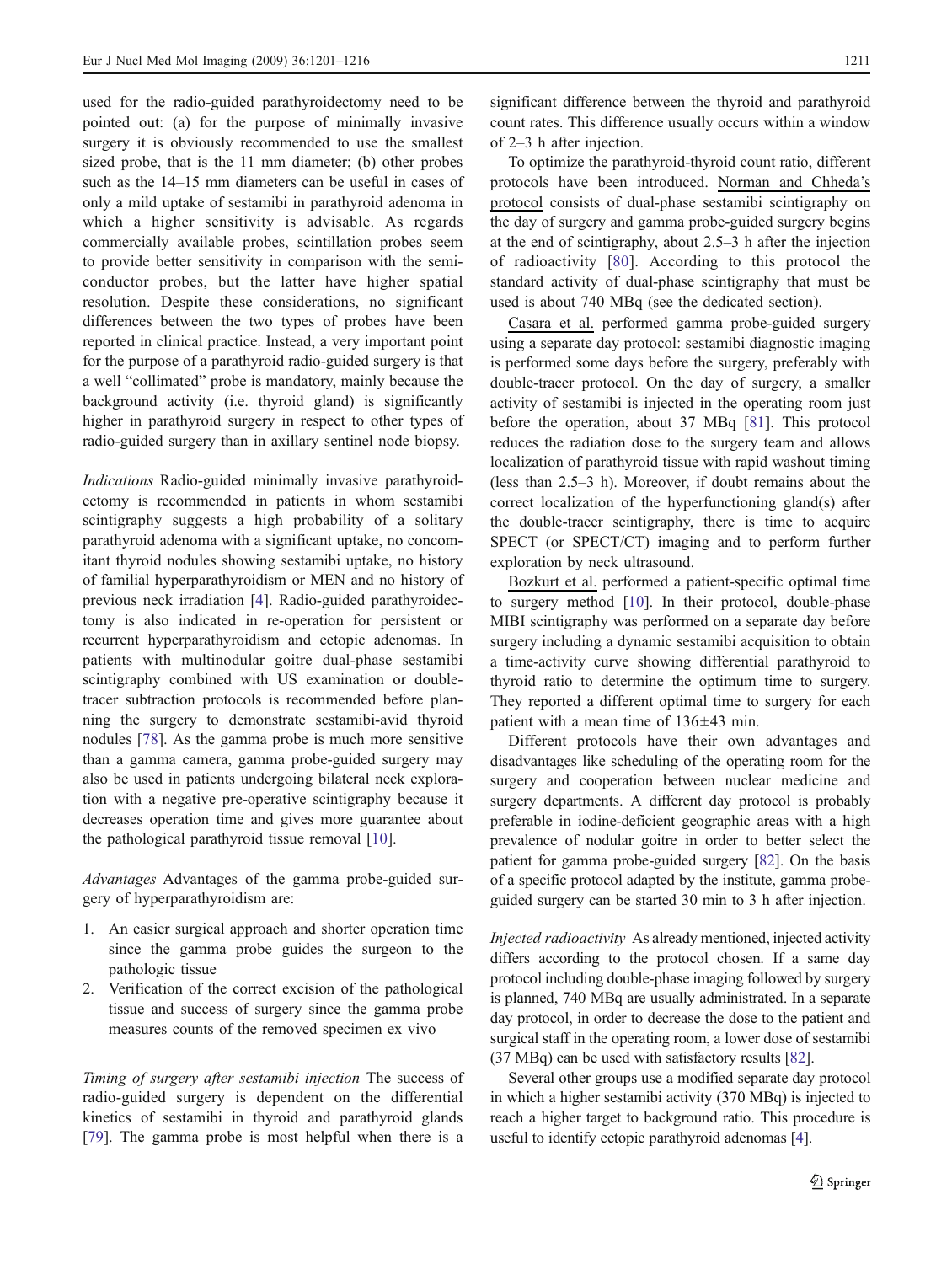Ex vivo radioactivity counting "20% rule" Measurement of the radioactivity in the excised tissue allows the physician to distinguish parathyroid adenoma from normal parathyroid tissue and other neck structures in order to make the appropriate operative decisions. This method which is also called the "20% rule" implicates that any excised tissue containing more than 20% of background radioactivity at the operative basin is a parathyroid adenoma and additional frozen section is not required [\[83](#page-15-0)]. According to Murphy et al., the hyperplastic glands will not accumulate more than 18% of background radioactivity whatever their size. However, other investigators reported that although the ex vivo count method clearly identifies hyperactive tissue from other neck tissues like lymph node, thymus or thyroid, larger parathyroid hyperplastic glands may behave like parathyroid adenoma in their total counts [\[84](#page-15-0), [85\]](#page-15-0). Also, as stated earlier, the technique should not be used in patients with concomitant thyroid nodules because some nodules may show high sestamibi uptake.

High ex vivo radioactivity counts clearly represent that excised tissue is a pathological parathyroid tissue. However, as there is a direct correlation between the mass of the excised hyperactive parathyroid tissue and gamma probe counts, no definitive conclusions can be made to differentiate single gland disease from MGD (parathyroid hyperplasia or multiple adenomas). With its good ability to identify hyperactive parathyroid tissue (hyperplasia/adenoma) gamma probe-guided surgery can replace frozen section, but for the confirmation of complete parathyroid removal gamma probe-guided surgery should be used in association with intra-operative PTH measurements.

# Gamma probe-guided operation technique

- 1. Minimally invasive approach: After the induction of the chosen anaesthesia (local/general), a gamma probe survey is done over the skin to locate the hot spot and make a mark over the skin (skin marking can also be done in the nuclear medicine department under the gamma camera by using a cobalt pen during scintigraphy). Then, a small incision (less then 2 cm) is done through this point and, after dissection of strap muscles, the underlying space is explored using the gamma probe. The gamma probe's auditory and digital signals guide the surgeon to find the hyperactive gland. An in vivo parathyroid to thyroid ratio greater than 1.5 and parathyroid to background ratio greater than 2.5–4.5 strongly suggest the presence of parathyroid adenoma. After the excision of the radioactive suspected tissue, ex vivo counts are obtained and the 20% rule is applied, with the limitations cited previously.
- 2. Bilateral cervical exploration: Radio-guided surgery is also useful when performing a standard bilateral approach. If bilateral cervical exploration is going to be performed,

before skin incision counts over four quadrants in the neck as well as over the mediastinum are obtained with the gamma probe. A standard collar incision and a bilateral cervical exploration are performed. Suspected tissues with high in vivo gamma probe counts compared with background counts are excised and ex vivo counts are recorded. Exploration of the neck is terminated after a post-resection gamma probe survey of all four quadrants.

### Radiation safety considerations

In order to decrease the radiation dose to operating room personnel, the lowest dose of sestamibi that is necessary to effectively remove the pathological parathyroid tissue should be given. Surgeons and operating room personnel are accepted as non-radiation workers and are allowed 1 mSv annual dose limit. Norman et al. calculated 0.05 mSv dose per patient to the surgeon for their above-mentioned single day protocol (injection of 740 MBq Sestamibi 2.5–3 h before surgery). They calculated that 20 patients/year are needed to reach the limit. Instead, with the 2-day protocol (injection of 37 MBq on the day of operation), the radiation exposure to the surgeon is less: 400 patients/year are needed to reach the limit [[86\]](#page-15-0). The radiation dose rates from excised specimens are quite low and would not result in significant radiation exposure to pathology personnel [\[87\]](#page-15-0).

### Discussion and conclusion

Imaging is not for diagnosis. Calcium and PTH plasma levels establish the diagnosis of hyperparathyroidism. Imaging is a localization technique for abnormal parathyroid glands and does not identify normal parathyroid glands, which are too small (20–50 mg) to be seen.

Successful parathyroidectomy depends on the recognition and excision of all hyperfunctioning parathyroid glands.

Primary hyperparathyroidism Primary hyperparathyroidism is an endocrine disorder with high prevalence [\[88,](#page-15-0) [89](#page-15-0)], typically caused by a solitary parathyroid adenoma, less frequently (about  $15\%$ ) by MGD and rarely (about  $1\%$ ) by parathyroid carcinoma. Patients with MGD have either double adenomas or hyperplasia of three or all four parathyroid glands. Most cases of MGD are sporadic, while a small number are associated with hereditary disorders such as multiple endocrine neoplasia type 1 or type 2A, or familial hyperparathyroidism [\[90](#page-15-0)]. The two main reasons for failed surgery are ectopic glands and undetected MGD [\[91](#page-15-0)]. Conventional surgery has consisted in routine bilateral exploration with identification of all four parathyroid glands [\[92\]](#page-15-0). The current trend is toward minimally invasive focused surgery, whenever this strategy appears appropriate.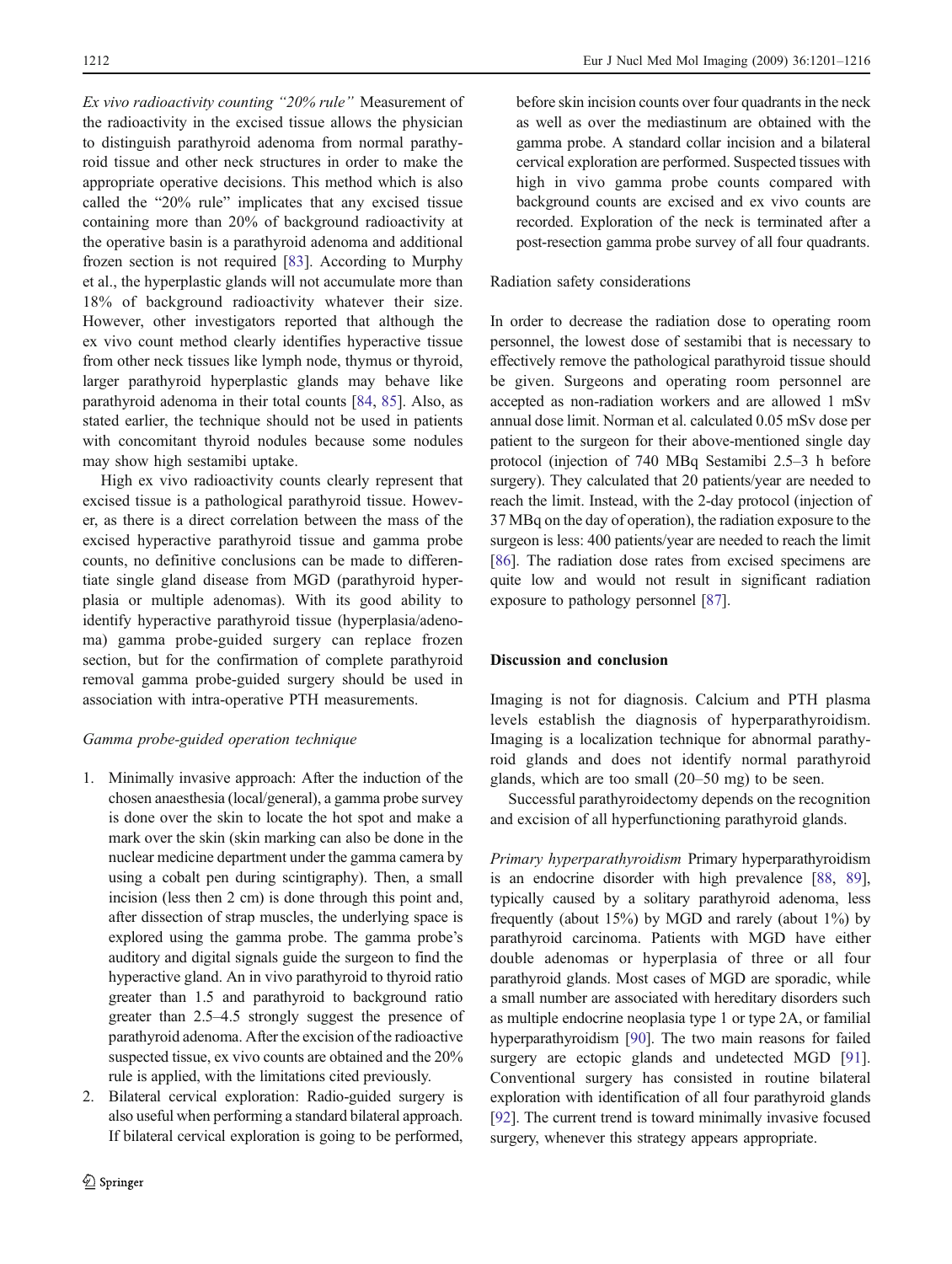<span id="page-12-0"></span>In this new era of minimally invasive surgery, the success of parathyroid surgery not only depends on an experienced surgeon but also on a sensitive and accurate imaging technique. When scintigraphy and US are concordant, the positive predictive value is very high. Recognizing MGD is important to avoid inappropriate one-gland surgery. Imaging should detect all abnormal parathyroid(s) and indicate their precise location (at what level of the thyroid is the parathyroid lesion seen on anterior view and whether it is proximal to the thyroid or deeper in the neck on the lateral or oblique view or SPECT). Reporting on thyroid nodules that may require concurrent surgical resection is useful. The use of imaging protocols with low overall detection sensitivity and inability to detect MGD may threaten all the efforts and progress made in minimally invasive parathyroid surgery [[93](#page-15-0)]

Imaging is mandatory when re-operation is required. The two main reasons for failed surgery are ectopic glands (retro-oesophageal, mediastinal, intrathyroid, in the sheath of the carotid artery or undescended) and undetected MGD [[91\]](#page-15-0). Repeat surgery is associated with a dramatic reduction in the success rate and an increase in surgical complications. In these patients it is necessary to have all information concerning the initial surgery, including the number and location of parathyroid glands that have been seen by the surgeon and the size and histology of resected glands. Whatever sestamibi scanning protocol is used, it is necessary to provide the surgeon with the best anatomical information using both anterior and lateral (or oblique) views of the neck, and SPECT whenever useful, especially so for a mediastinal focus. Sestamibi results should be confirmed with a second imaging technique (usually US for a neck focus, CT or MRI for a mediastinal image) before proceeding to re-operation [\[30](#page-13-0)]. The new SPECT/CT technique may prove very useful in this setting  $[16, 19]$  $[16, 19]$  $[16, 19]$  $[16, 19]$ .<br><sup>11</sup>C-methionine, a PET tracer, may be useful before reoperation when sestamibi scan is negative [\[3](#page-13-0)].

Secondary hyperparathyroidism Secondary hyperparathyroidism is a common complication in patients with chronic renal failure on maintenance dialysis and is associated with significant morbidity and mortality [[94\]](#page-15-0). Pre-operative imaging in secondary hyperparathyroidism has not gained wide acceptance. Early studies based on single-tracer sestamibi scanning have reported low sensitivity of about 40–50% in detecting hyperplastic glands. However, many authors have reported improved sensitivity with subtraction imaging [[46](#page-14-0)–[49\]](#page-14-0).

What information can be obtained in secondary hyperparathyroidism?

1. A pre-operative map may detect ectopic gland(s), thus avoiding surgical failure or reducing the extent of dissection [\[48,](#page-14-0) [58\]](#page-14-0).

- 2. Some individuals (about 10%) may have a supernumerary fifth gland [\[50](#page-14-0)]. When this information is provided by pre-operative imaging it may avoid surgical failure [\[48](#page-14-0)].
- 3. The use of the parathyroid gland that has the lowest sestamibi uptake intensity as remnant tissue may reduce the risk of recurrent disease [[48,](#page-14-0) [58\]](#page-14-0).

In secondary hyperparathyroidism, immediate failure after surgery and delayed recurrence are not unusual, occurring in 10–30% of patients. Imaging is mandatory before re-operation. Knowledge of all details concerning the initial intervention is necessary for interpretation. Specific views of the forearm should be obtained in patients who had a parathyroid graft. It is not unusual that imaging in these patients shows more than one focus of activity, one corresponding to recurrent disease on the subtotally resected gland (or on grafted tissue) and the other corresponding to an ectopic or fifth parathyroid that was missed at initial intervention.

Guidelines for each diagnostic modality are in constant and periodic upgrade and need to be adapted to each specific patient case. Current data suggest that nuclear medicine parathyroid imaging, possibly associated with conventional imaging methods (especially ultrasound for the neck and CT and MRI for the mediastinum), is an invaluable tool to decide the correct treatment. The functional information that can be obtained by nuclear medicine increases the diagnostic capability over conventional imaging.

After the clinical and biochemical diagnosis of hyperparathyroidism, double-tracer subtraction parathyroid scintigraphy is probably to be preferred to correctly localize the parathyroid hyperfunctioning gland(s). This protocol has better sensitivity for MGD than the others and is more likely to distinguish thyroid nodules that take up sestamibi from parathyroid tumour(s). Moreover, to have the thyroid scan enables the decision as to whether thyroid surgery may be required in addition to the parathyroid surgery on the same day. It is worth noting that it is always necessary to also obtain images of the mediastinum not to miss ectopic foci. SPECT images are strongly recommended to better define the position of an ectopic focus. Hybrid SPECT/CT instruments are most helpful in this regard. In the case of dual-phase scintigraphy, it is better to perform SPECT images after the early phase in order not to miss parathyroid hyperfunctioning gland(s) with rapid washout. Although SPECT and SPECT/CT imaging are becoming very helpful, they cannot replace the standard planar and "pinhole" protocols that are still essential for optimal resolution in the thyroid bed region and for a correct diagnosis.

# References

1. Elgazzar A, editor. "" from The pathophysiologic basis of nuclear medicine. Berlin, Springer; 2001. Chap. 7, Parathyroid gland. p. 141–46.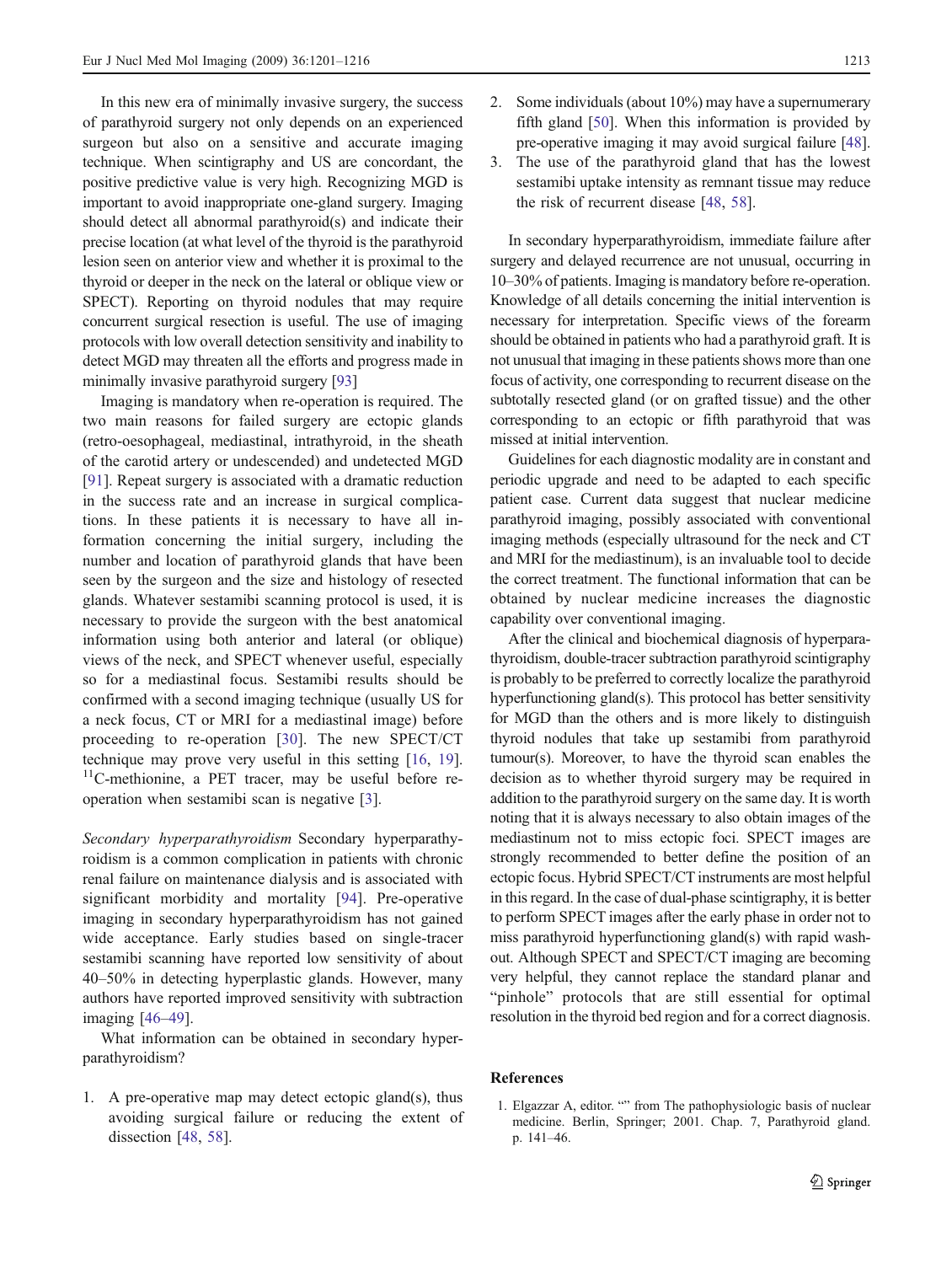- <span id="page-13-0"></span>2. Giordano A, Rubello D. Le Paratiroidi - sez. endocrinologia. In: Dondi M, Giubbini R: Medicina nucleare nella pratica clinica. Bologna: Patron ed.; 2003. p.171–83.
- 3. Grassetto G, Alavi A, Rubello D. PET and parathyroid. PET Clin 2008;2:385–93. doi:[10.1016/j.cpet.2008.04.005](http://dx.doi.org/10.1016/j.cpet.2008.04.005).
- 4. Mariani G, Gulec SA, Rubello D, Boni G, Puccini M, Pelizzo MR, et al. Preoperative localization and radioguided parathyroid surgery. J Nucl Med 2003;44:1443–58.
- 5. Guyton A. Ormone paratiroideo. Calcitonina. Metabolismo del calico e del fosforo. Vitamina D. Osso e denti. from Trattato di fisiologia medica. Piccin ed. 1995, Chap. 79, p. 948–66.
- 6. Bilezikian JP, Khan AA, Potts JT Jr., Third International Workshop on the Management of Asymptomatic Primary Hyperthyroidism. Guidelines for the management of asymptomatic primary hyperparathyroidism: summary statement from the third international workshop. J Clin Endocrinol Metab 2009;94:335–9. doi:[10.1210/jc.2008-1763.](http://dx.doi.org/10.1210/jc.2008-1763)
- 7. DeLellis RA, Mazzaglia P, Mangray S. Primary hyperparathyroidism: a current perspective. Arch Pathol Lab Med 2008;132(8):1251–62.
- 8. DeLellis RA. Parathyroid carcinoma: an overview. Adv Anat Pathol 2005;12(2):53–61. doi[:10.1097/01.pap. 0000151319.42376.d4](http://dx.doi.org/10.1097/01.pap. 0000151319.42376.d4).
- 9. Hopkins RC, Reading CC. Thyroid and parathyroid imaging. Semin Ultrasound CT MR 1995;16(4):279–95. doi[:10.1016/0887-](http://dx.doi.org/10.1016/0887-2171(95)90033-0) [2171\(95\)90033-0.](http://dx.doi.org/10.1016/0887-2171(95)90033-0)
- 10. Bozkurt MF, Uğur O, Hamaloğlu E, Sayek I, Gulec SA. Optimization of the gamma probe-guided parathyroidectomy. Am Surg 2003;69:720–5.
- 11. Loney EL, Dick EA, Francis IS, Buscombe JR. Localization of parathyroid nodules. Radiology 2001;218:916–7.
- 12. De Feo ML, Colagrande S, Biagini C, Tonarelli A, Bisi G, Vaggelli L, et al. Parathyroid glands: combination of (99 m)Tc MIBI scintigraphy and US for demonstration of parathyroid glands and nodules. Radiology 2000;214:393–402.
- 13. Tomasella G. Diagnostic imaging in primary hyperparathyroidism. Radiological techniques: US-CAT-MR [in Italian]. Minerva Endocrinol 2001;26:3–12.
- 14. Beierwaltes WH. Endocrine imaging: parathyroid, adrenal cortex and medulla, and other endocrine tumors. Part II. J Nucl Med 1991;32:1627–39.
- 15. Delbeke D, Coleman RE, Guiberteau MJ, Brown ML, Royal HD, Siegel BA, et al. Procedure Guideline for SPECT/CT Imaging 1.0. J Nucl Med 2006;47:1227–34.
- 16. Harris L, Yoo J, Driedger A, Fung K, Franklin J, Gray D, et al. Accuracy of technetium-99m SPECT-CT hybrid images in predicting the precise intraoperative anatomical location of parathyroid adenomas. Head Neck 2008;30:509–17. doi:[10.1002/hed.20727.](http://dx.doi.org/10.1002/hed.20727)
- 17. Lavely WC, Goetze S, Friedman KP, Leal JP, Zhang Z, Garret-Mayer E, et al. Comparison of SPECT/CT, SPECT, and planar imaging with single- and dual-phase (99m) Tc-sestamibi parathyroid scintigraphy. J Nucl Med 2007;48:1084–9. doi:[10.2967/](http://dx.doi.org/10.2967/jnumed.107.040428) [jnumed.107.040428](http://dx.doi.org/10.2967/jnumed.107.040428).
- 18. Roach PJ, Schembri GP, Ho Shon IA, Bailey EA, Bailey DL. SPECT/CT imaging using a spiral CT scanner for anatomical localization: impact on diagnostic accuracy and reporter confidence in clinical practice. Nucl Med Commun 2006;27:977–87. doi:[10.1097/01.mnm.0000243372.26507.e7](http://dx.doi.org/10.1097/01.mnm.0000243372.26507.e7).
- 19. Gayed IW, Kim EE, Broussard WF, Evans D, Lee J, Broemeling LD, et al. The value of 99mTc-sestamibi SPECT/CT over conventional SPECT in the evaluation of parathyroid adenomas or hyperplasia. J Nucl Med 2005;46:248–52.
- 20. Krausz Y, Bettman L, Guralnik L, Yosilevsky G, Keidar Z, Bar-Shalom R, et al. Technetium-99m-MIBI SPECT/CT in primary hyperparathyroidism. World J Surg 2006;30:76–83. doi:[10.1007/](http://dx.doi.org/10.1007/s00268-005-7849-2) [s00268-005-7849-2](http://dx.doi.org/10.1007/s00268-005-7849-2).
- 21. Ferlin G, Borsato N, Camerani M, Conte N, Zotti D. New perspectives in localizing enlarged parathyroids by technetiumthallium subtraction scan. J Nucl Med 1983;24:438–41.
- 22. Coakley AJ, Kettle AG, Wells CP, O'Doherty MJ, Collins RE. 99Tcm sestamibi—a new agent for parathyroid imaging. Nucl Med Commun 1989;10:791–4.
- 23. O'Doherty MJ, Kettle AG, Wells PC, Collins REC, Coakley AJ. Parathyroid imaging with technetium-99m-sestamibi: preoperative localization and tissue uptake studies. J Nucl Med 1992;33:313–8.
- 24. Fjeld JG, Erichsen K, Pfeffer PF, Clausen OP, Rootwelt K. Technetium-99m-tetrofosmin for parathyroid scintigraphy: a comparison with sestamibi. J Nucl Med 1997;38:831–4.
- 25. Sisson JC, Thompson NW, Ackerman RJ, Wahl RL. Use of 2-[F-18]-fluoro-2-deoxy-D-glucose PET to locate parathyroid adenomas in primary hyperparathyroidism. Radiology 1994;192:280.
- 26. Melon P, Luxen A, Hamoir E, Meurisse M. Fluorine-18 fluorodeoxyglucose positron emission tomography for preoperative parathyroid imaging in primary hyperparathyroidism. Eur J Nucl Med 1995;22:556–8.
- 27. Neumann DR, Esselstyn CB, MacIntyre WJ, Go RT, Obuchowski NA, Chen EQ, et al. Comparison of FDG-PET and sestamibi-SPECT in primary hyperparathyroidism. J Nucl Med 1996;37:1809–15.
- 28. Cook GJ, Wong JC, Smellie WJ, Young AE, Maisey MN, Fogelman I. [11C]Methionine positron emission tomography for patients with persistent or recurrent hyperparathyroidism after surgery. Eur J Endocrinol 1998;139:195–7. doi:[10.1530/eje.0.1390195](http://dx.doi.org/10.1530/eje.0.1390195).
- 29. Rubello D, Fanti S, Nanni C, Farsad M, Castellucci P, Boschi S, et al. 11C-methionine PET/CT in 99mTc-sestamibi-negative hyperparathyroidism in patients with renal failure on chronic haemodialysis. Eur J Nucl Med Mol Imaging 2006;33(4):453–9. doi:[10.1007/](http://dx.doi.org/10.1007/s00259-005-0008-z) [s00259-005-0008-z](http://dx.doi.org/10.1007/s00259-005-0008-z).
- 30. Hessman O, Stålberg P, Sundin A, Garske U, Rudberg C, Eriksson LG, et al. High success rate of parathyroid reoperation may be achieved with improved localization diagnosis. World J Surg 2008;32(5):774–81. doi:[10.1007/s00268-008-9537-5.](http://dx.doi.org/10.1007/s00268-008-9537-5) discussion 782–3.
- 31. Stabin MG. Health concerns related to radiation exposure of the female nuclear medicine patient. Environ Health Perspect 1997; 105(Suppl 6):1403–9.
- 32. Lassmann M, Biassoni L, Monsieurs M, Franzius C, Jacobs F, EANM Dosimetry and Paediatrics Committees. The new EANM paediatric dosage card. Eur J Nucl Med Mol Imaging 2007;34 (5):796–8. doi:[10.1007/s00259-007-0370-0](http://dx.doi.org/10.1007/s00259-007-0370-0).
- 33. Hindié E, Melliere D, Simon D, Perlemuter L, Galle P. Primary hyperparathyroidism: is technetium 99m-sestamibi/iodine-123 subtraction scanning the best procedure to locate enlarged glands before surgery? J Clin Endocrinol Metab 1995;80(1):302–7. doi:[10.1210/jc.80.1.302](http://dx.doi.org/10.1210/jc.80.1.302).
- 34. Giordano A, Rubello D, Casara D. New trends in parathyroid scintigraphy. Eur J Nucl Med 2001;28:1409–20. doi[:10.1007/](http://dx.doi.org/10.1007/s002590100596) [s002590100596.](http://dx.doi.org/10.1007/s002590100596) Review.
- 35. Hindié E, Mellière D, Jeanguillaume C, Chéhadé F, Galle P. Acquisition double-fenêtre 99mTc-MIBI/123I vs 99mTc-MIBI seul dans l'hyperparathyroïdie primitive. Oral communication, XXXVe Colloque de Médecine Nucléaire, Lille, 15–18 October 1996.
- 36. Hindié E, Mellière D, Jeanguillaume C, Perlemuter L, Chéhadé F, Galle P. Parathyroid imaging using simultaneous double-window recording of technetium-99m-sestamibi and iodine-123. J Nucl Med 1998;39:1100–5.
- 37. Weber CJ, Vansant J, Alazraki N, Christy J, Watts N, Phillips LS, et al. Value of technetium 99m sestamibi iodine 123 imaging in reoperative parathyroid surgery. Surgery 1993;114:1011–8.
- 38. Hindié E, Mellière D, Perlemuter L, Jeanguillaume C, Galle P. Primary hyperparathyroidism: higher success rate of first surgery after preoperative Tc-99m sestamibi-I-123 subtraction scanning. Radiology 1997;204:221–8.
- 39. Rubello D, Pelizzo MR, Casara D. Nuclear medicine and minimally invasive surgery of parathyroid adenomas: a fair marriage. Eur J Nucl Med Mol Imaging 2003;30:189–92.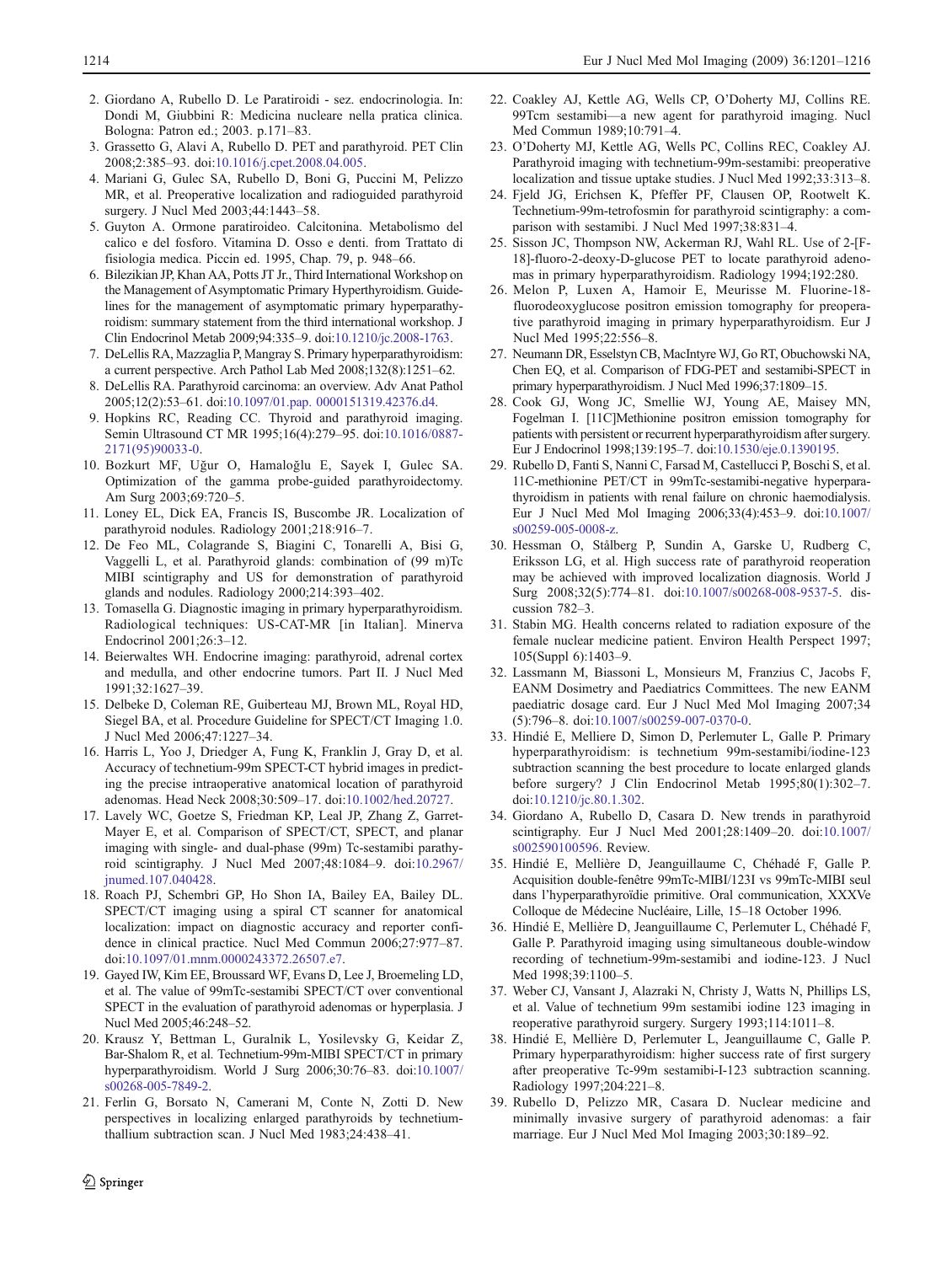- <span id="page-14-0"></span>40. Borley NR, Collins RE, O'Doherty M, Coakley A. Technetium-99m sestamibi parathyroid localization is accurate enough for scandirected unilateral neck exploration. Br J Surg 1996;83:989–91. doi[:10.1002/bjs.1800830734](http://dx.doi.org/10.1002/bjs.1800830734).
- 41. Johnston LB, Carroll MJ, Britton KE, Lowe DG, Shand W, Besser GM, et al. The accuracy of parathyroid gland localization in primary hyperparathyroidism using sestamibi radionuclide imaging. J Clin Endocrinol Metab 1996;81(1):346–52. doi[:10.1210/jc.81.1.346.](http://dx.doi.org/10.1210/jc.81.1.346)
- 42. Hindié E, Mellière D, Jeanguillaume C, Ureña P, deLabriolle-Vaylet C, Perlemuter L. Unilateral surgery for primary hyperparathyroidism on the basis of technetium Tc 99m sestamibi and iodine 123 subtraction scanning. Arch Surg 2000;135:1461–8. doi:[10.1001/archsurg.135.12.1461.](http://dx.doi.org/10.1001/archsurg.135.12.1461)
- 43. Taillefer R, Boucher Y, Potvin C, Lambert R. Detection and localization of parathyroid adenomas in patients with hyperparathyroidism using a single radionuclide imaging procedure with technetium-99m-sestamibi (double-phase study). J Nucl Med 1992;33:1801–7.
- 44. Martin D, Rosen IB, Ichise M. Evaluation of single isotope technetium 99M-sestamibi in localization efficiency for hyperparathyroidism. Am J Surg 1996;172:633–6. doi:[10.1016/S0002-](http://dx.doi.org/10.1016/S0002-9610(96)00030-X) [9610\(96\)00030-X](http://dx.doi.org/10.1016/S0002-9610(96)00030-X).
- 45. Haber RS, Kim CK, Inabnet WB. Ultrasonography for preoperative localization of enlarged parathyroid glands in primary hyperparathyroidism: comparison with (99m) technetium sestamibi scintigraphy. Clin Endocrinol (Oxf) 2002;57:241–9. doi:[10.1046/j.1365-2265.2002.01583.x](http://dx.doi.org/10.1046/j.1365-2265.2002.01583.x).
- 46. Chesser AM, Carroll MC, Lightowler C, Macdougall IC, Britton KE, Baker LR. Technetium-99m methoxy isobutyl isonitrile (MIBI) imaging of the parathyroid glands in patients with renal failure. Nephrol Dial Transplant 1997;12(1):97–100. doi[:10.1093/ndt/](http://dx.doi.org/10.1093/ndt/12.1.97) [12.1.97](http://dx.doi.org/10.1093/ndt/12.1.97).
- 47. Jeanguillaume C, Ureña P, Hindié E, Prieur P, Pétrover M, Menoyo-Calonge V, et al. Secondary hyperparathyroidism: detection with I-123-Tc-99m-sestamibi subtraction scintigraphy versus US. Radiology 1998;207(1):207–13.
- 48. Hindié E, Ureña P, Jeanguillaume C, Mellière D, Berthelot JM, Manoyo-Calonge V, et al. Preoperative imaging of parathyroid glands with technetium-99m-labelled sestamibi and iodine-123 subtraction scanning in secondary hyperparathyroidism. Lancet 1999;353:2200–4. doi[:10.1016/S0140-6736\(98\)09089-8](http://dx.doi.org/10.1016/S0140-6736(98)09089-8).
- 49. Neumann DR, Esselstyn CB Jr, Madera A, Wong CO, Lieber M. Parathyroid detection in secondary hyperparathyroidism with 123I/99mTc-sestamibi subtraction single photon emission computed tomography. J Clin Endocrinol Metab 1998;83(11):3867– 71. doi[:10.1210/jc.83.11.3867.](http://dx.doi.org/10.1210/jc.83.11.3867)
- 50. Akerström G, Malmaeus J, Bergström R. Surgical anatomy of human parathyroid glands. Surgery 1984;95:14–21.
- 51. Dontu VS, Kettle AG, O'Doherty MJ, Coakley AJ. Optimization of parathyroid imaging by simultaneous dual energy planar and single photon emission tomography. Nucl Med Commun 2004;25 (11):1089–93. doi[:10.1097/00006231-200411000-00004](http://dx.doi.org/10.1097/00006231-200411000-00004).
- 52. Taïeb D, Hassad R, Sebag F, Colavolpe C, Guedj E, Hindié E, et al. Tomoscintigraphy improves the determination of the embryologic origin of parathyroid adenomas, especially in apparently inferior glands: imaging features and surgical implications. J Nucl Med Technol 2007;35(3):135–9. doi[:10.2967/jnmt.107.039743.](http://dx.doi.org/10.2967/jnmt.107.039743)
- 53. Rubello D, Saladini G, Casara D, Borsato N, Toniato A, Piotto A, et al. Parathyroid imaging with pertechnetate plus perchlorate/MIBI subtraction scintigraphy: a fast and effective technique. Clin Nucl Med 2000;25(7):527–31. doi[:10.1097/00003072-200007000-00007.](http://dx.doi.org/10.1097/00003072-200007000-00007)
- 54. Geatti O, Shapiro B, Orsolon PG, Proto G, Guerra UP, Antonucci F, et al. Localization of parathyroid enlargement: experience with technetium-99m methoxyisobutylisonitrile and thallium-201 scintigraphy, ultrasonography and computed tomography. Eur J Nucl Med 1994;21(1):17–22. doi[:10.1007/BF00182301](http://dx.doi.org/10.1007/BF00182301).
- 55. Casara D, Rubello D, Saladini G, Piotto A, Toniato A, Pellizzo MR. Imaging procedures in evaluation of hyperparathyroidism: the role of scintigraphy with 99mTc-MIBI. In: Ravelli E, Samori G, editors. Primary and secondary hyperparathyroidism. Milan: Wichtig Ed; 1992. p. 133–6.
- 56. Neumann DR, Obuchowski NA, Difilippo FP. Preoperative 123I/ 99mTc-sestamibi subtraction SPECT and SPECT/CT in primary hyperparathyroidism. J Nucl Med 2008;49(12):2012–7. doi[:10.](http://dx.doi.org/10.2967/jnumed.108.054858) [2967/jnumed.108.054858.](http://dx.doi.org/10.2967/jnumed.108.054858)
- 57. Greenspan BS, Brown ML, Dillehay GL, McBiles M, Sandler MP, Seabold JE, et al. Procedure guideline for parathyroid scintigraphy. Society of Nuclear Medicine. J Nucl Med 1998;39(6):1111–4.
- 58. Fuster D, Ybarra J, Ortiz J, Torregrosa JV, Gilabert R, Setoain X, et al. Role of pre-operative imaging using 99mTc-MIBI and neck ultrasound in patients with secondary hyperparathyroidism who are candidates for subtotal parathyroidectomy. Eur J Nucl Med Mol Imaging 2006;33:467–73. doi:[10.1007/s00259-](http://dx.doi.org/10.1007/s00259-005-0021-2) [005-0021-2](http://dx.doi.org/10.1007/s00259-005-0021-2).
- 59. Aigner RM, Fueger GF, Nicoletti R. Parathyroid scintigraphy: comparison of technetium-99m methoxyisobutylisonitrile and technetium-99m tetrofosmin studies. Eur J Nucl Med 1996;23: 693–6. doi:[10.1007/BF00834533.](http://dx.doi.org/10.1007/BF00834533)
- 60. Lorberboym M, Minski I, Macadziob S, Nikolov G, Schachter P. Incremental diagnostic value of preoperative 99mTc-MIBI SPECT in patients with a parathyroid adenoma. J Nucl Med 2003;44:904–8.
- 61. Perez-Monte JE, Brown ML, Shah AN, Ranger NT, Watson CG, Carty SE, et al. Parathyroid adenomas: accurate detection and localization with Tc-99m sestamibi SPECT. Radiology 1996;201:85–91.
- 62. Billotey C, Sarfati E, Aurengo A, Duet M, Mündler O, Toubert ME, et al. Advantages of SPECT in technetium-99m-sestamibi parathyroid scintigraphy. J Nucl Med 1996;37:1773–8.
- 63. Piga M, Serra A, Uccheddu A, Letizia Lai M, Faa G. Decisive presurgical role of MIBI SPECT/CT in identifying within a calcific thyroid nodule the parathyroid responsible for primary hyperparathyroidism. Surgery 2006;140(5):837–8. doi:[10.1016/j.](http://dx.doi.org/10.1016/j.surg.2006.04.009) [surg.2006.04.009.](http://dx.doi.org/10.1016/j.surg.2006.04.009)
- 64. Spanu A, Falchi A, Manca A, Marongiu P, Cossu A, Pisu N, et al. The usefulness of neck pinhole SPECT as a complementary tool to planar scintigraphy in primary and secondary hyperparathyroidism. J Nucl Med 2004;45:40–8.
- 65. Carlier T, Oudoux A, Mirallié E, Seret A, Daumy I, Leux C, et al. 99mTc-MIBI pinhole SPECT in primary hyperparathyroidism: comparison with conventional SPECT, planar scintigraphy and ultrasonography. Eur J Nucl Med Mol Imaging 2008;35:637–43. doi:[10.1007/s00259-007-0625-9](http://dx.doi.org/10.1007/s00259-007-0625-9).
- 66. AACE/AAES Task Force on Primary Hyperparathyroidism. The American Association of Clinical Endocrinologists and the American Association of Endocrine Surgeons position statement on the diagnosis and management of primary hyperparathyroidism. Endocr Pract 2005;11:49–54.
- 67. Gulec SA, Uğur O. The intellectual and scientific basis of parathyroid surgery. Turk J Med Sci 2004;34:81–4.
- 68. Mandl F. Therapeutic attempt of osteitis fibrosa generalisata by excision of an epithelial-corpuscle tumors. Wien Klin Wochenschr 1925;195:1343–4.
- 69. NIH conference. diagnosis and management of asymptomatic primary hyperparathyroidism: consensus development conference statement. Ann Intern Med 1991;114:593–7.
- 70. Rudberg C, Akerström G, Palmér M, Ljunghall S, Adami HO, Johansson H, et al. Late results of operation for primary hyperparathyroidism in 441 patients. Surgery 1986;99:643–51.
- 71. Coakley AJ. Parathyroid imaging. Nucl Med Commun 1995;16:522–33. doi[:10.1097/00006231-199507000-00002.](http://dx.doi.org/10.1097/00006231-199507000-00002)
- 72. Norman JG. Minimally invasive radioguided parathyroidectomy: an endocrine surgeon's perspective. J Nucl Med 1998;39:15N–24N.